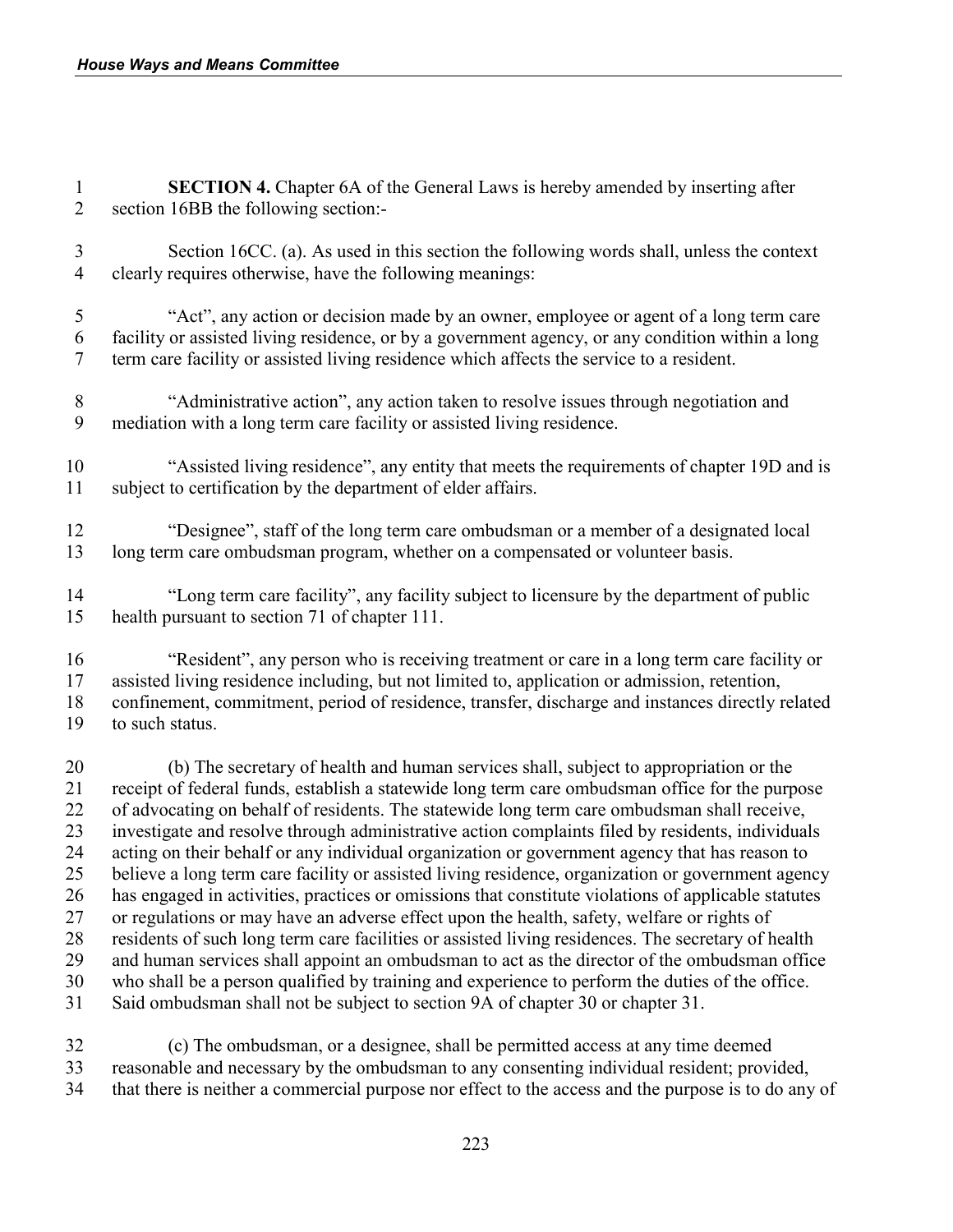the following: (i) visit, talk with and make personal, social and legal services available to a

- resident; (ii) inform residents of their rights and entitlements and their correspondent obligations,
- under federal and state laws, by means of educational materials and discussion in groups and
- with individual residents; (iii) assist residents in asserting their legal rights regarding claims for public assistance, medical assistance and social security benefits, or assist residents in action
- against agencies responsible for such programs, as well as in all other matters in which residents
- are aggrieved and may include advising litigation; or (iv) engage in other methods of assisting,
- advising and representing residents so as to extend to them full enjoyment of their rights.

 Upon entering, the ombudsman, or designee, shall notify the long term care facility or assisted living residence staff of their presence and, upon request, shall produce identification. Prior to entering the room of an individual resident, the ombudsman, or designee, shall identify themselves and explain the purpose of the visit. The ombudsman, or designee, shall have the right to visit privately with the resident provided the resident has given permission for the visit. The ombudsman, or designee, shall respect the confidentiality of communications and shall not subject the resident to photographing, filming, videotaping or audiotaping without consent. The long term care facility or assisted living residence may not release information in a resident's medical record to the ombudsman, or designee, without consent of the resident or the resident's

representative.

 (d) The ombudsman, or designee, shall have the right of entry into long term care facilities and assisted living residences at any time it is considered necessary and reasonable by the ombudsman, or designee, for the purpose of: (i) investigating and resolving through administrative action complaints made by residents or on their behalf; (ii) interviewing residents, with their consent, in private; (iii) offering the services of the ombudsman, or designee, to any resident, in private; (iv) interviewing employees or agents of the long term care facility or assisted living residence; (v) consulting regularly with the long term care facility or assisted living residence administration; or (vi) providing services authorized by law or by regulation.

 The ombudsman, or designee, shall have access to any resident's records with consent of the resident or the resident's representative, and to records of any public agency necessary to the duties of the office, including records on patient abuse complaints. If the ombudsman, or designee, reasonably believes that a complaint situation exists which may only be resolved by the inspection of the resident's personal, financial or medical records, and if the resident lacks the capacity to give consent, and the resident has no legal representative, or the ombudsman has reason to believe that the resident's representative is not acting in the best interest of the resident, the ombudsman or designee shall have access to the records of the resident without the resident's written authorization.

 (e) The ombudsman shall establish procedures to protect the confidentiality of residents' records and files. Such procedures shall meet the following requirements: (i) no information or records maintained by the ombudsman office shall be disclosed unless the ombudsman, or designee, authorizes such disclosure; and (ii) the ombudsman, or designee, shall not disclose the identity of any complainant or resident involved in any complaint unless the complainant or resident or a legal representative of either provides consent in writing, or through the use of ancillary aids and services as necessary, or communication of such consent orally or visually,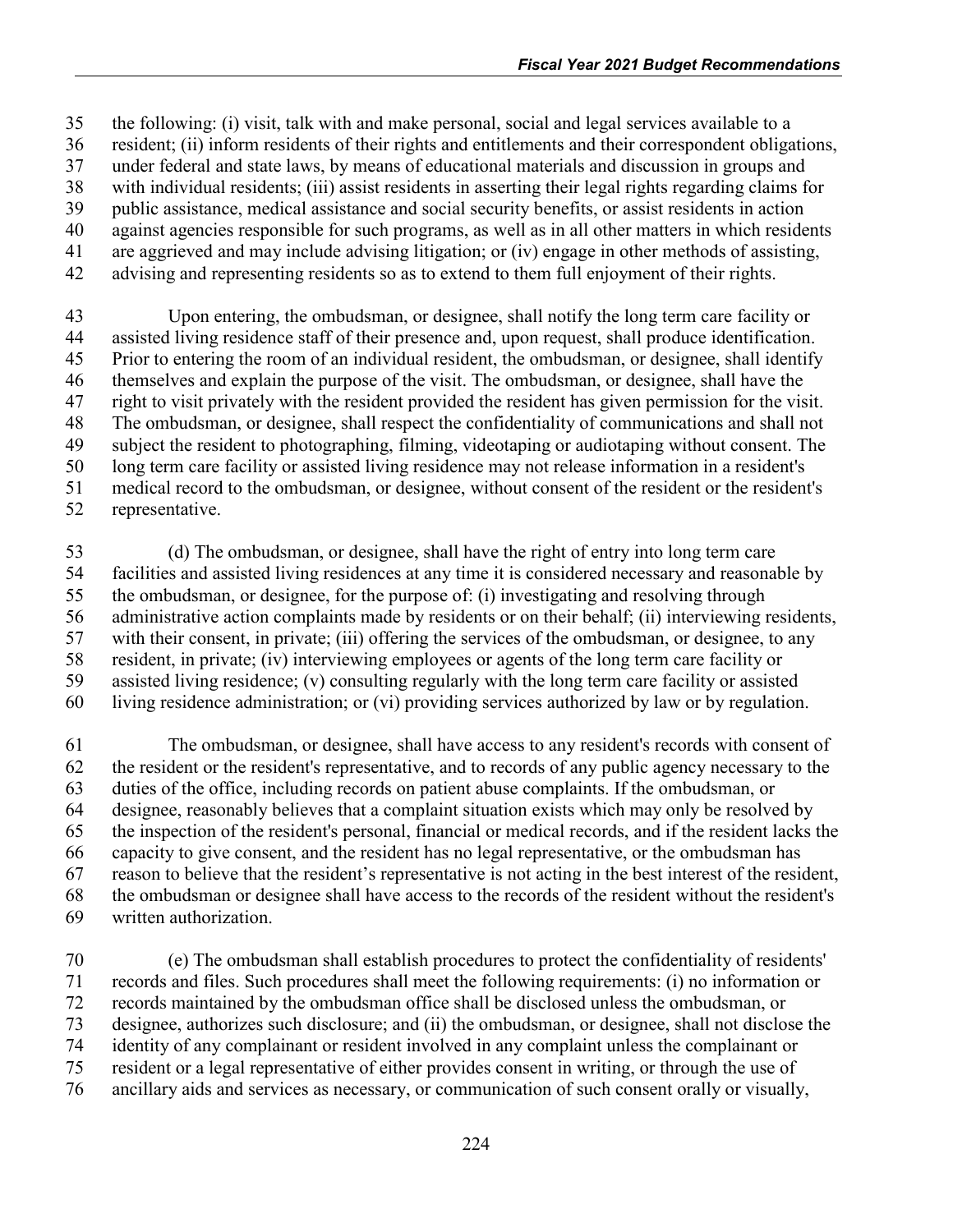and that consent is documented to allow such disclosure and specifies to whom the identity may be disclosed, or a court orders such disclosure.

 The ombudsman, or designee, may initiate an investigation of any long term care facility or assisted living residence even in the absence of a specific complaint.

 If the ombudsman, or designee, determines that an act of any long term care facility or assisted living residence may adversely affect the health, safety, welfare or rights of a resident, the ombudsman, or designee, shall make specific recommendations for the elimination or correction of such act. If the ombudsman, or designee, determines that an act of any long term care facility or assisted living residence may constitute a violation of any applicable federal or state statute or regulation, the ombudsman may report such findings and conclusions to the regulatory agency or agencies having jurisdiction to enforce said statute or regulation and to the office of the attorney general.

 Within a reasonable period of time after the completion of an investigation the ombudsman may notify the long term care facility or assisted living residence of the findings.

 The ombudsman, or designee, may notify the attorney general, the department of elder affairs and the department of public health forthwith, upon the receipt of an oral or written report or complaint that a resident of a long term care facility has been abused, mistreated or neglected as defined in section 72F of chapter 111.

 (f) The ombudsman may contract with a local entity to host a local ombudsman program and provide designated staff to act on behalf of the ombudsman in the receipt, investigation and resolution through administrative action of complaints. The ombudsman may contract with any public agency or private nonprofit organization to act on behalf of the ombudsman in the receipt, investigation and resolution through administrative action of complaints. No designee shall be an agency or organization responsible for licensing or certifying long term care facilities or assisted living residences or an association or an affiliate or agent of an association of long term care facilities or assisted living residences. The ombudsman's designee shall operate in compliance 103 with any rules and regulations established by the ombudsman for the implementation of the ombudsman program. The ombudsman shall carry out the responsibilities of the local program. ombudsman program. The ombudsman shall carry out the responsibilities of the local program in any area where no local ombudsman program has been established. The ombudsman shall, to the extent practicable, contract with agencies and organizations that agree to carry out such responsibilities on a volunteer basis.

 (g) The ombudsman shall: (i) establish and conduct a training program for persons employed by or associated with the ombudsman or any designated local ombudsman program who perform the duties and responsibilities enumerated in section (e) regarding the receipt, investigation and resolution through administrative action of complaints, and certify such persons upon satisfactory completion of such training programs; (ii) provide information to public agencies regarding the problems of residents in long term care facilities and assisted living residences; (iii) ensure that complete records are maintained of complaints received or initiated, actions taken, findings and recommendations in response to such complaints and other actions, including the facilities' responses; (iv) maintain a statewide uniform reporting system to collect and analyze data relating to complaints and conditions in long term care facilities and assisted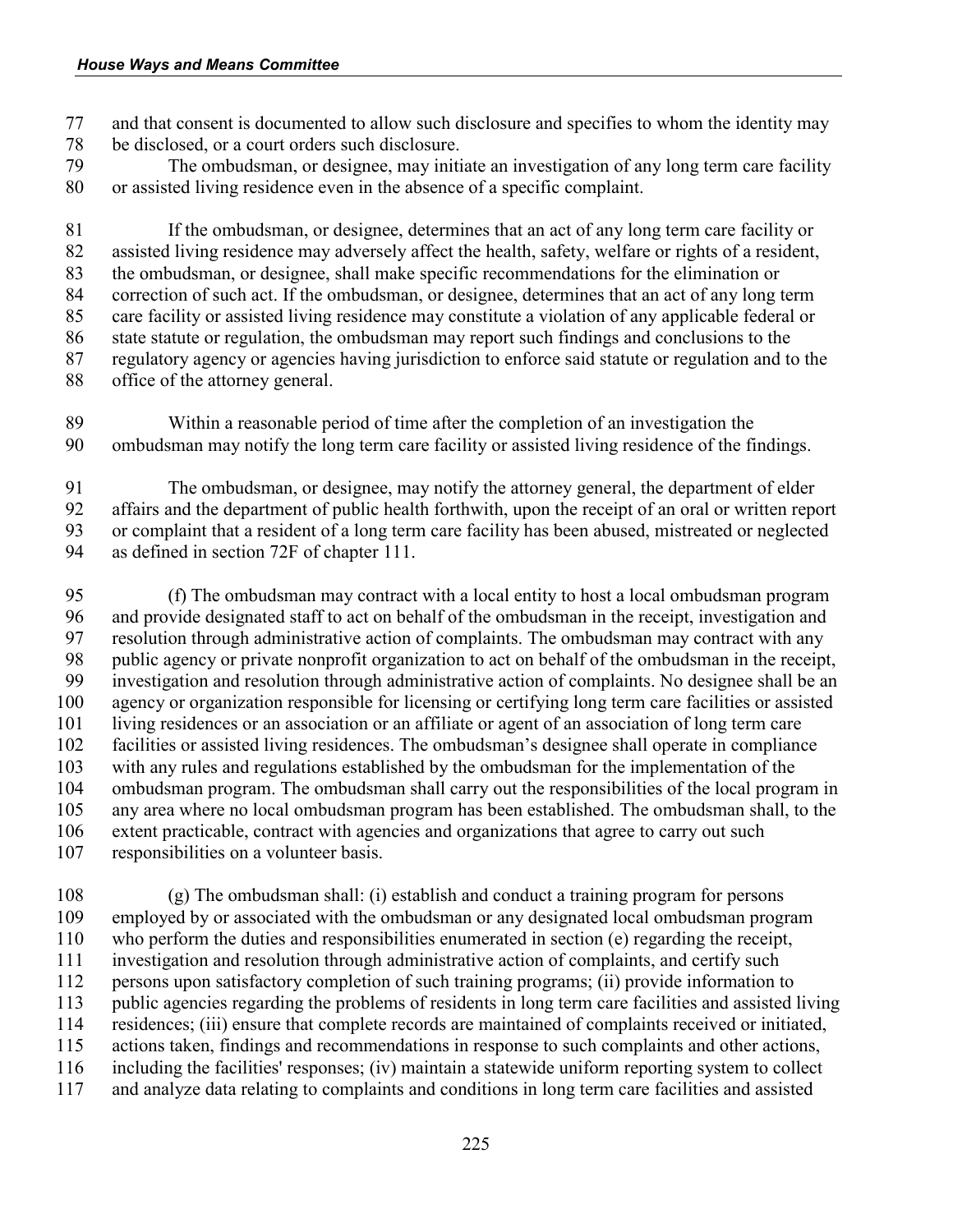living residences for the purpose of identifying and resolving significant problems; (v) file a

- report of the activities of the long term care ombudsman office and the ombudsman's
- recommendation concerning long term care facilities and assisted living residences and the protection of the rights of residents with the secretary of health and human services, the governor
- and the general court within 120 days following the end of each fiscal year, and make such report
- available to the public, the assistant secretary of the administration for community living, the
- division of health care facility licensing and certification at the department of health, the assisted
- living certification unit at the department of elder affairs and other appropriate governmental
- entities; (vi) carry out other activities consistent with the requirements of 42 U.S.C. 3024(a)(12);
- (vii) ensure the program operates in compliance with 42 U.S.C. 3001 et seq. and federal
- regulations; (viii) represent the interests of the residents before governmental agencies and seek administrative, legal and other remedies to protect the health, safety, welfare and rights of the
- residents; and (ix) analyze, comment on and monitor the development and implementation of
- federal, state and local laws, regulations and other governmental policies and actions that pertain
- to the health, safety, welfare and rights of the residents, with respect to the adequacy of services
- provided by long term care facilities and assisted living residences.

 (h) The ombudsman, a designee and any employee of a designated local ombudsman program working directly for such designee, whether on a compensated or volunteer basis, shall not be liable in any civil or criminal action by reason of the good faith performance of official duties. No person shall willfully interfere with a representative of the ombudsman office in the good faith performance of official duties. If such willful interference occurs, the ombudsman may petition the superior court department to enjoin such interference and grant appropriate relief.

 No long term care facility, assisted living residence or other entity shall retaliate against any resident or employee of such facility, residence or entity who in good faith filed a complaint with, or provided information to, the ombudsman or designee. A long term care facility or assisted living residence that retaliates against a resident or employee for filing a complaint with, or having provided information to, the ombudsman or designee, shall be liable to the person so retaliated against by a civil action for up to treble damages, costs and attorney's fees.

(i) The ombudsman shall promulgate regulations to implement this section.

 **SECTION 5.** Section 4H of chapter 7 of the General Laws, as appearing in the 2018 Official Edition, is hereby amended by inserting after the fifth paragraph the following paragraph:-

 The division shall establish a fee structure for all appeals, except for: (i) appeals brought through the bureau of special education appeals, pursuant to this section and section 2A of chapter 71B; (ii) appeals from decisions by the commissioner of veterans' services, pursuant to section 2 of chapter 115; and (iii) appeals from the contributory retirement appeal board, pursuant to section 16 of chapter 32. The maximum fee shall not exceed \$300 for any appeal and may be waived for financial hardship, as determined by the division.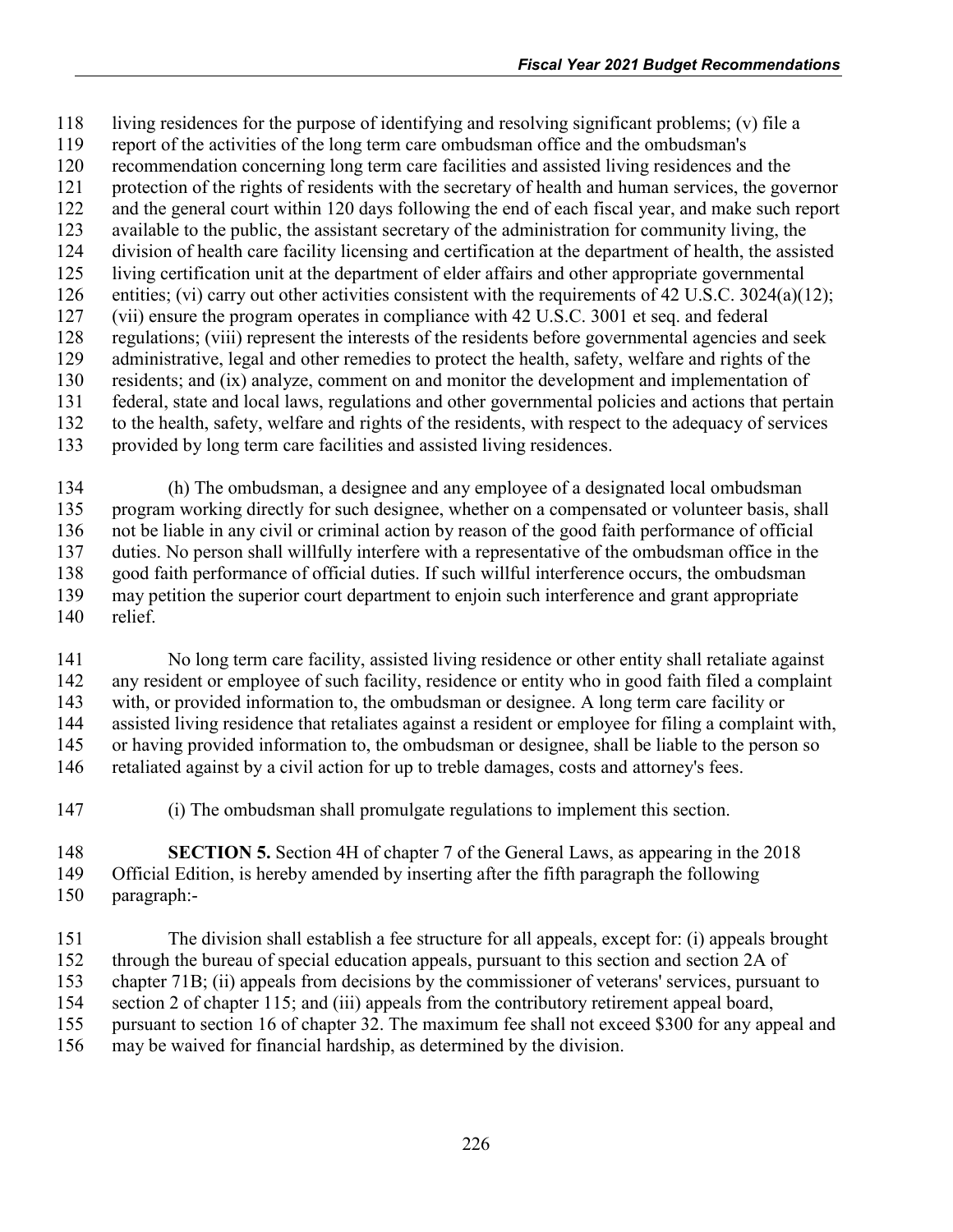**SECTION 6.** Subsection (b) of section 35GGG of chapter 10 of the General Laws, as 158 added by section 7 of chapter 208 of the acts of 2018, is hereby amended by striking out the first<br>159 sentence and inserting in place thereof the following sentence: The fund shall be administered, sentence and inserting in place thereof the following sentence:- The fund shall be administered, without further appropriation, by the secretary of health and human services who, in consultation with the community behavioral health promotion and prevention commission established in section 219 of chapter 6: (i) shall expend monies in the fund to issue grants to support community organizations to establish or support evidence-based and evidence-informed programs for children and young adults pursuant to subsection (c); and (ii) may expend monies in the fund to support critical public health needs affecting children and young adults. **SECTION 7.** Sections 27 to 35, inclusive, of chapter 19A of the General Laws, as appearing in the 2018 Official Edition, are hereby repealed. **SECTION 8.** Section 4 of chapter 19D of the General Laws, as appearing in the 2018 Official Edition, is hereby amended by striking out, in lines 19 and 20, the words ", including expansion of the ombudsman program provided for by section seven". **SECTION 9.** Section 7 of said chapter 19D, as so appearing, is hereby repealed. **SECTION 10.** Section 9 of said chapter 19D, as so appearing, is hereby amended by striking out, in line 31, the words "section seven hereof" and inserting in place thereof the following words:- section 16CC of chapter 6A. **SECTION 11.** Said section 9 of said chapter 19D, as so appearing, is hereby further amended by inserting after the word "the", in line 55, the second time it appears, the following words:- statewide long term care. **SECTION 12.** Said section 9 of said chapter 19D, as so appearing, is hereby further amended by inserting after the word "office", in line 56, the following words:- established un amended by inserting after the word "office", in line 56, the following words:- established under section 16CC of chapter 6A. **SECTION 13.** Clause (2) of section 59 of chapter 23K of the General Laws, as amended by section 3 of chapter 142 of the acts of 2019, is hereby amended by striking out subclause (j) and inserting in place thereof the following subclause:- (j) 15 per cent to the Commonwealth Transportation Fund established pursuant to section 2ZZZ of chapter 29; **SECTION 14.** Subdivision (1) of section 22C of chapter 32 of the General Laws, as appearing in the 2018 Official Edition, is hereby amended by striking out the third paragraph and inserting in place thereof the following paragraph:- Notwithstanding any general or special law to the contrary, appropriations or transfers made to the Commonwealth's Pension Liability Fund in fiscal years 2021 to 2023, inclusive, shall be made in accordance with the following funding schedule: \$3,115,163,858 in fiscal year 2021, \$3,415,154,137 in fiscal year 2022 and \$3,744,033,480 in fiscal year 2023.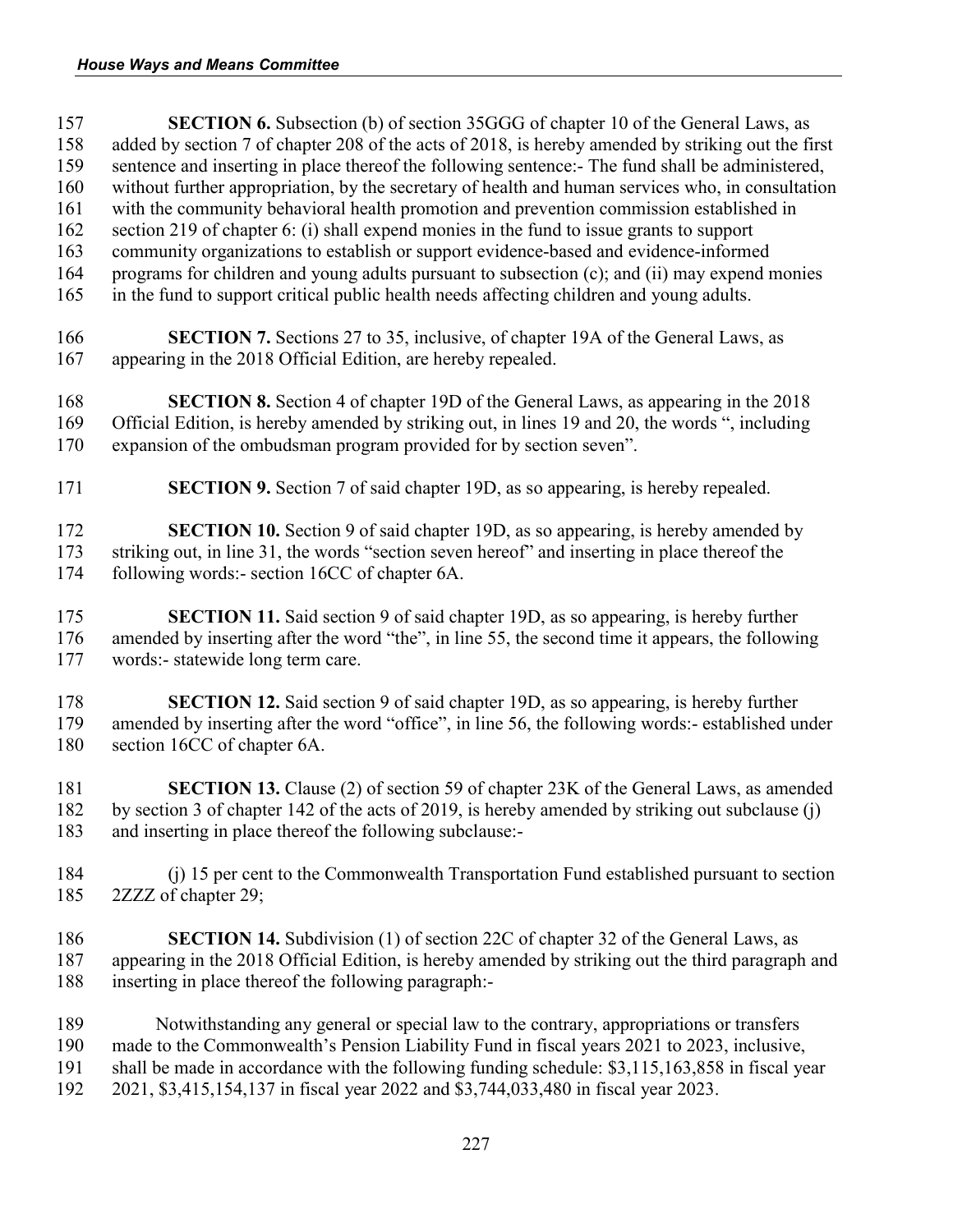Notwithstanding any provision of this subdivision to the contrary, any adjustments to these amounts shall be limited to increases in the schedule amounts for each of the specified years.

 **SECTION 15.** Section 3 of chapter 62 of the General Laws, as so appearing, is hereby amended by inserting after the words "per cent", in line 144, the following words:- ; provided further, that no such deduction shall be allowed for the taxable year beginning January 1, 2021.

198 **SECTION 16.** Section 16 of chapter 62C of the General Laws, as so appearing, is hereby<br>199 amended by striking out the word "twenty", in lines 74 and 89, and inserting in place thereof, each amended by striking out the word "twenty", in lines 74 and 89, and inserting in place thereof, each time it appears, the following figure:- 30.

**SECTION 17.** Said chapter 62C is hereby amended by inserting after section 16A the following section:following section:-

 Section 16B. Notwithstanding the due date of the return as set forth in section 16 or the payment date as set forth in section 32, or any other general or special law to the contrary, a payment of taxes shall be made in advance of filing of the return required under subsections (g) or (h) of said section 16 but not later than the twenty-fifth day of the last month of the filing period; provided, however, that such payment shall include tax collected for any taxable sale made during the days in the filing period occurring on or before the twenty-first day of the last month of the filing period; provided further, that this section shall not apply to operators whose cumulative room occupancy excise liability in the immediately preceding calendar year with respect to returns filed pursuant to said subsection (g) of said section 16 was not more than \$150,000; provided further, that this section shall not apply to vendors whose cumulative sales tax liability in the immediately preceding calendar year with respect to returns filed pursuant to said subsection (h) of said section 16 was not more than \$150,000; and provided further, that tax collected for any taxable sale made during the remaining days of the filing period for which tax was not previously remitted shall be remitted at the time the return for that filing period is required to be filed.

 **SECTION 18.** Said chapter 62C, as so appearing, is hereby further amended by inserting after section 30A the following section:-

 Section 30B. (a) For the purposes of this section the following words shall, unless the context clearly requires otherwise, have the following meanings:

 "Administrative adjustment", an administrative adjustment pursuant to section 6227 of the Code.

- "Approved modification", a federal modification to an audited partnership's imputed underpayment, pursuant to section 6225(c) of the Code.
- "Audited partnership", a partnership audited at the partnership level where the result is a federal adjustment.

 "Code", the Internal Revenue Code, as defined and as applicable pursuant to chapter 62 or chapter 63.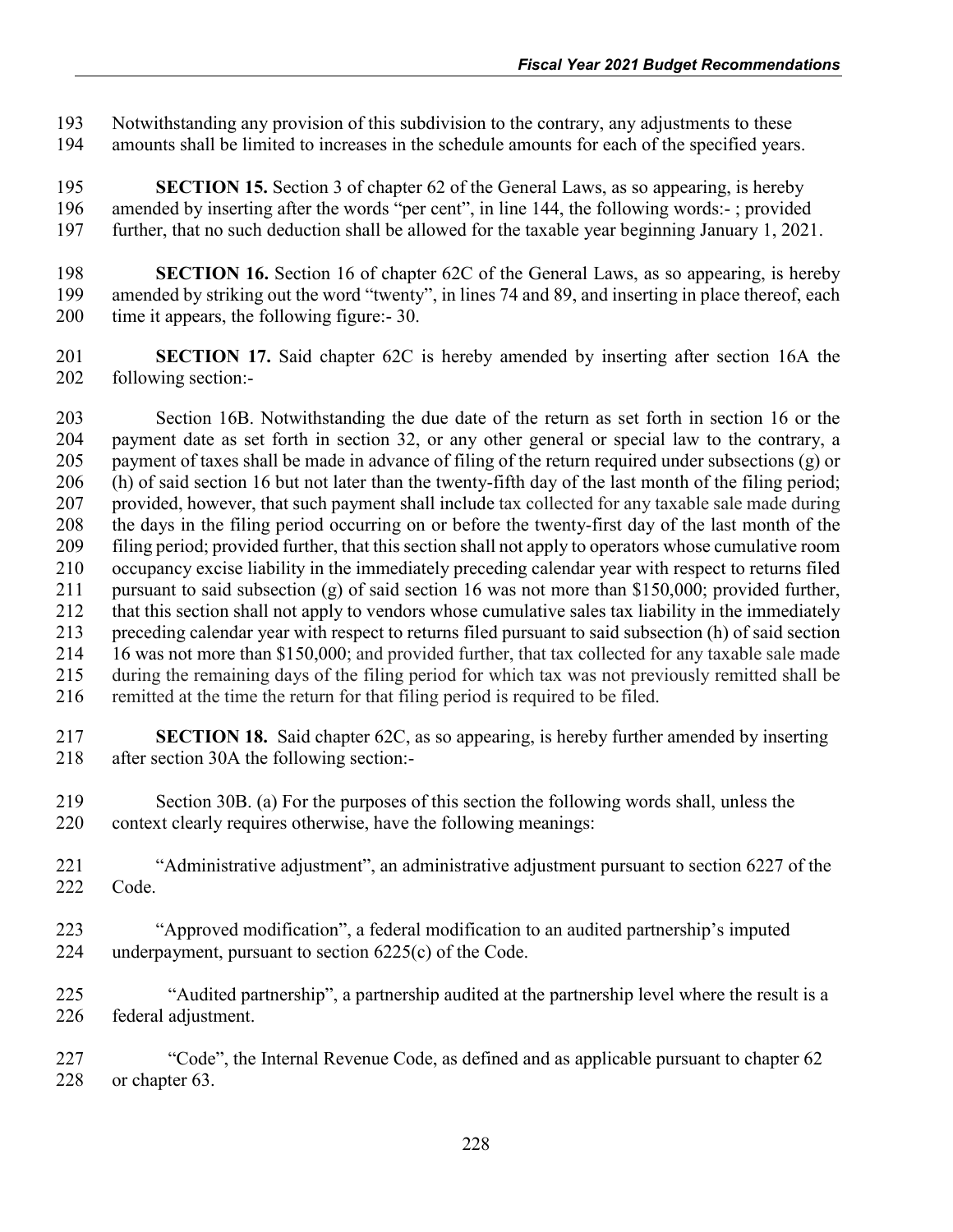"Commissioner", the commissioner of revenue.

 "Direct partner", a partner that holds an interest directly in a partnership or pass-through entity.

 "Distributive share" or "distributive share of the final federal adjustment", the distributive share of the final federal adjustment attributable to a partner of the partnership that is subject to the partnership-level audit.

 "Federal adjustment", a change to an item or amount determined pursuant to the Code that is used by an audited partnership or 1 or more of its partners to compute amounts owed under chapter 62 or chapter 63, whether resulting from action by the Internal Revenue Service or from the filing of an amended federal return or other report, or from a federal refund claim, or from an administrative adjustment request by such partners. A federal adjustment is positive to the extent that it increases state taxable income as determined pursuant to chapter 62 or chapter 63 and is negative to the extent that it decreases state taxable income as determined pursuant to said chapters.

 "Federal adjustments report", a form or other submission required by the commissioner from an audited partnership to report (1) a final federal adjustment with respect to a partnership- level audit, and (2) the distributive share of the final federal adjustment attributable to each partner.

 "Final determination date", (a) if the federal adjustment results from a federal refund claim or an administrative adjustment, or if the federal adjustment has been reported on an amended federal return or other report pursuant to section 6225(c) of the Code, the final determination date means the day on which (i) the administrative adjustment was made, (ii) the amended return or refund claim was filed, or (iii) such other report was filed or finalized; or (b) if the federal adjustment results from an audit or other action by the federal government, the final determination date is the first day on which no federal adjustment arising from that audit or other 254 action remains to be finally determined, whether by (i) a decision by the federal government with<br>255 respect to which all rights of appeal have been waived or exhausted, (ii) agreement, or (iii) in the respect to which all rights of appeal have been waived or exhausted, (ii) agreement, or (iii) in the event of an appeal or other contest, by a final decision with respect to which all rights of appeal have been waived or exhausted. In the event that a single partnership-level audit results in a final determination pursuant to both subsection (a) and (b) of this section, the final determination date shall be defined pursuant to subsection (b), unless the context clearly requires otherwise.

 "Final federal adjustment", a federal adjustment as of the final determination date for that adjustment.

 "Imputed underpayment", the amount determined under the notice of proposed partnership adjustment pursuant to section 6231 of the Code that would be owed by the partnership as the result of a partnership-level audit.

 "Indirect partner", a partner in a partnership or pass-through entity that itself holds an interest directly, or through another indirect partner, in a partnership or pass-through entity.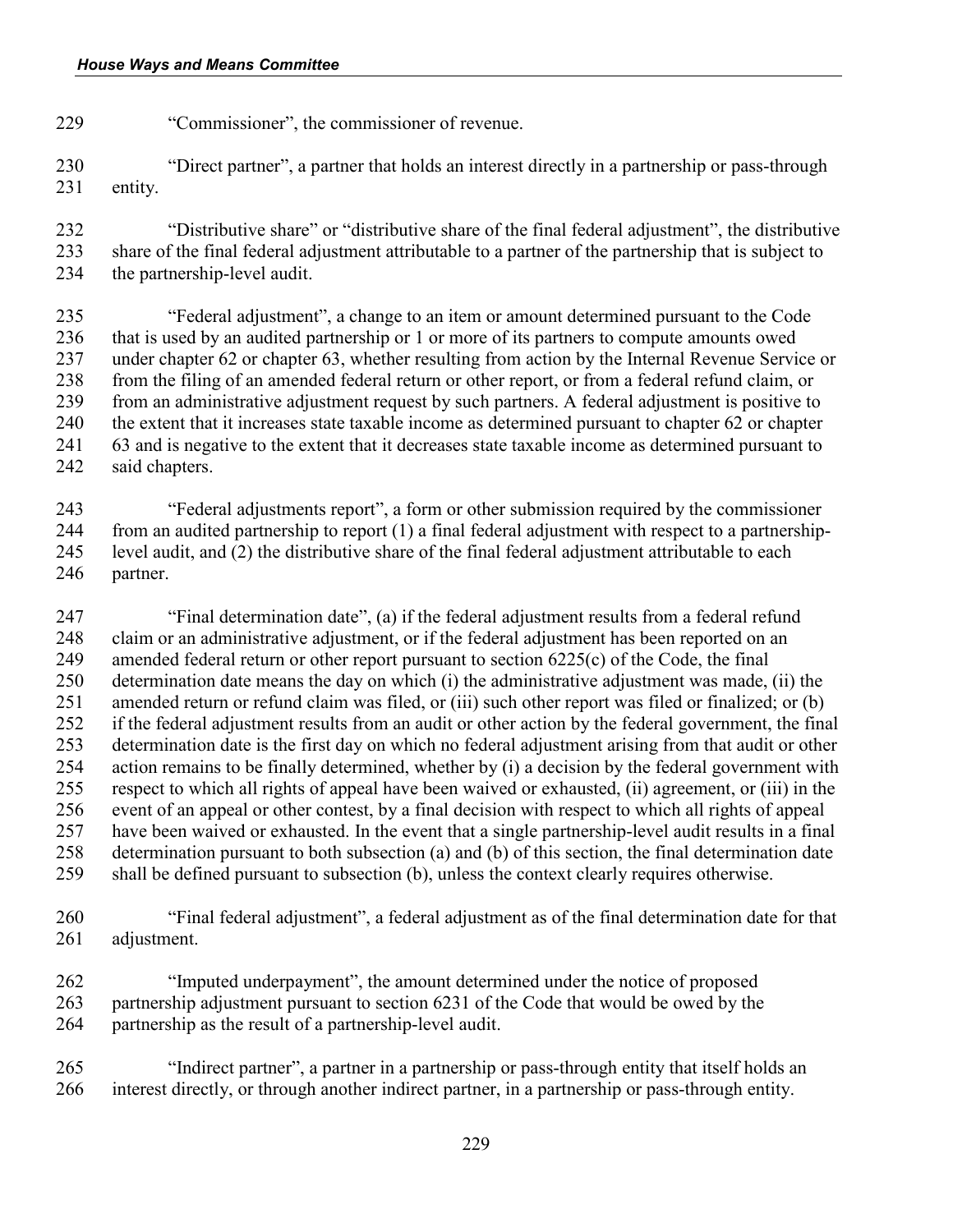"Partner", a person that holds an interest directly or indirectly in a partnership or other 268 pass-through entity.

269 "Non-resident partner", a partner that is an individual, trust or estate that is not a resident partner.

"Partnership", as defined in section 1 of chapter 62.

 "Partnership-level audit", an examination by the federal government at the partnership level pursuant sections 6221 through 6242, inclusive, of the Code that results in 1 or more federal adjustments.

 "Pass‐through entity", an entity whose income, gains, losses, deductions or credits pass through to its partners for Massachusetts tax purposes, including a partnership, an S corporation or certain trusts.

- "Resident partner", a partner that is an individual, trust or estate and that is also a resident as defined in section 1 of chapter 62.
- "Reviewed year", the taxable year of a partnership that is subject to a partnership-level audit resulting in 1 or more federal adjustments.
- 282 "Tiered partnership", a partner that is a partnership or pass-through entity.

 (b)(1) No later than 90 days after the final determination date, an audited partnership shall: (a) notify the commissioner of the final determination date with respect to a partnership- level audit; (b) file a federal adjustments report with the commissioner; and (c) notify each of its direct partners of their distributive share of the final federal adjustment. The federal adjustments report shall: (i) identify each partner during the reviewed year; (ii) specify each item addressed 288 by, and amount included in, the final federal adjustment; (iii) explain how the final federal adjustment shall be modified for state tax purposes to reflect relevant differences between 1 adjustment shall be modified for state tax purposes to reflect relevant differences between federal and state law; and (iv) provide other information related to such final determination or modification as the commissioner may require. If the audited partnership has received an approved modification, the audited partnership shall notify the commissioner of this approval no later than 90 days after the date of such approval. Any audited partnership that fails to meet the filing requirements stated in this subsection is subject to the non-filer penalties as set forth in chapter 62C. The statute of limitations for assessing a partner or an audited partnership pursuant to this section shall be tolled in any instance in which the audited partnership has not provided the commissioner with the notice and filing required by this subsection.

 (2) If, from the federal adjustments report or upon verification or investigation of the report or otherwise, it shall appear that any tax due pursuant to chapter 62 or chapter 63 has not been fully assessed to a partner of an audited partnership, or the tax is not otherwise accounted for under subsections (c) through (e), inclusive, the commissioner shall assess such partner an additional tax in an amount equal to the unpaid tax, with interest and penalties as provided in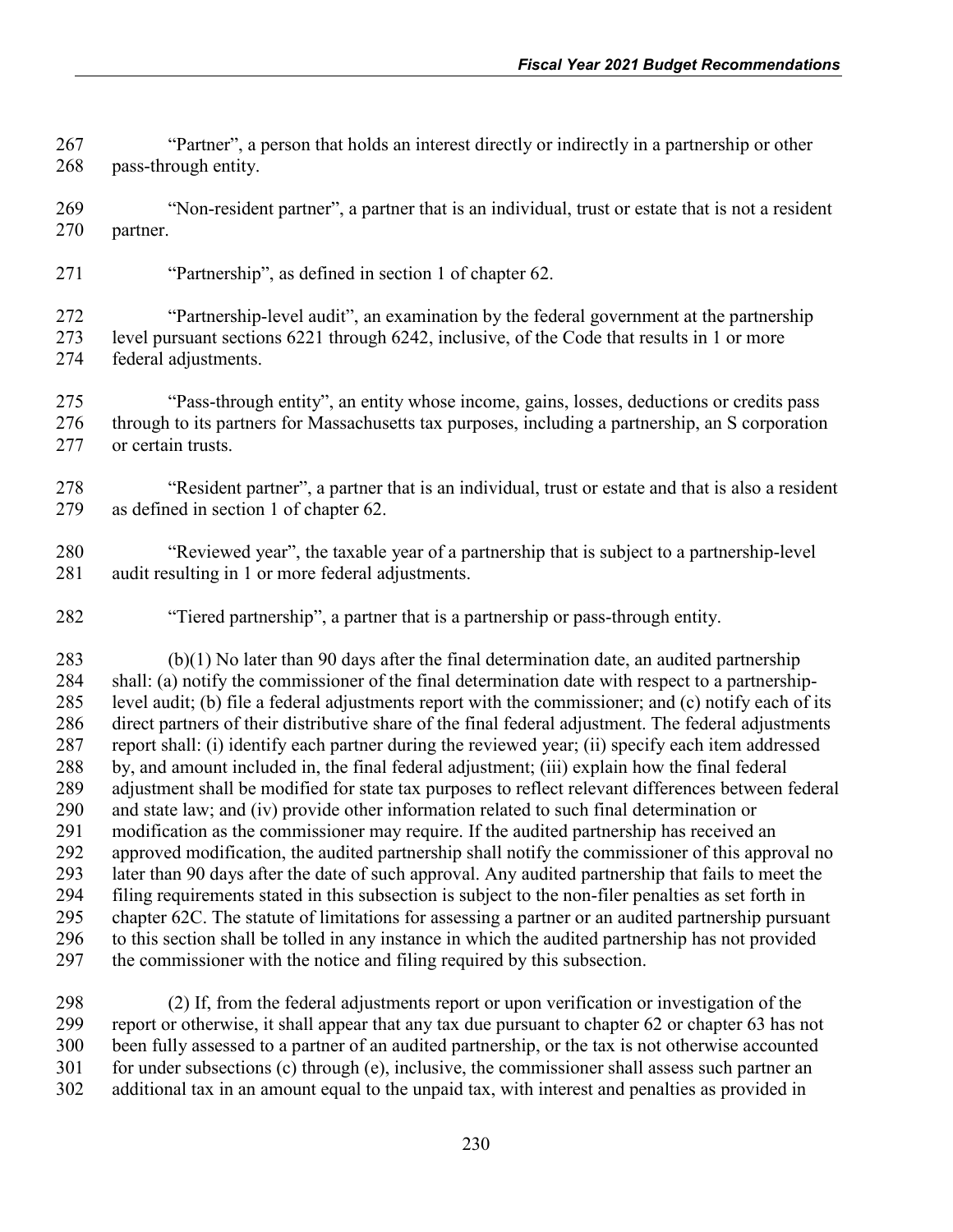chapters 62, 62C, and 63. Such assessment may be made at any time after the expiration of 180 days from the final determination date, without regard to the time limitations of section 26. Such assessment shall be made in the same manner as an assessment pursuant to section 30, as may be further clarified or modified by the commissioner by regulation, except that the time limitations of said section shall not apply.

 (c) An audited partnership that originally reported or paid tax on behalf of some or all of its partners, by means of a composite return or through pass-through entity withholding, shall amend its return or report, as the case may be, in the form and manner required by the commissioner to account for the distributive share of the final federal adjustment attributable to those partners and pay any additional tax, including applicable interest and penalties, attributable to such partners, no later than 90 days after the final determination date. An audited partnership that fails to meet these requirements shall be jointly and severally liable for the taxes due in connection with such return or report.

 (d) A partner of an audited partnership shall report and pay tax due pursuant to chapter 62 or chapter 63 with respect to adjustments resulting from a partnership-level audit that the partner reports federally on either an amended federal income tax return or otherwise, including through 319 a return or report filed pursuant to section  $6225(c)(2)$  of the Code, without including adjustments 320 required to be reported for federal purposes pursuant section  $6225(a)(2)$  of the Code, no later than 180 days after the final determination date that relates to the adjustment as reported on such return or other report. The requirement to make such report and payment shall be treated as being in response to a federal change within the meaning of section 30 of chapter 62C and will be subject to interest and penalties thereunder. If the final determination date was prior to the effective date of this section, the time for reporting shall be extended to 180 days after such effective date.

 (e)(1) An audited partnership may make an election to pay the taxes due from its partners pursuant chapter 62 or chapter 63 when such taxes are not otherwise accounted for under subsections (c) or (d); provided that such election is made no later than 90 days after the final determination date. An audited partnership making this election shall make such payment no later than 180 days after the final determination date. The tax payment with respect to the distributive shares attributable to the audited partnership's direct and tiered partners shall be determined as set forth in subparagraphs (A) through (C), inclusive. This election shall not apply to the distributive share attributable to a corporate partner that participated in a combined report pursuant to section 32B of chapter 63 for the reviewed year. Such distributive share shall not be included in the computation set forth in subparagraphs (A) through (C), inclusive, and in such instances the corporate partner shall directly account for its taxes owed.

 (A)For the distributive shares attributable to direct partners that are not tiered partnerships, the tax payment shall be determined as follows:

 (i) exclude from the total distributive share attributable to direct partners the distributive share reported or attributable to each such partner that is not subject to Massachusetts income tax;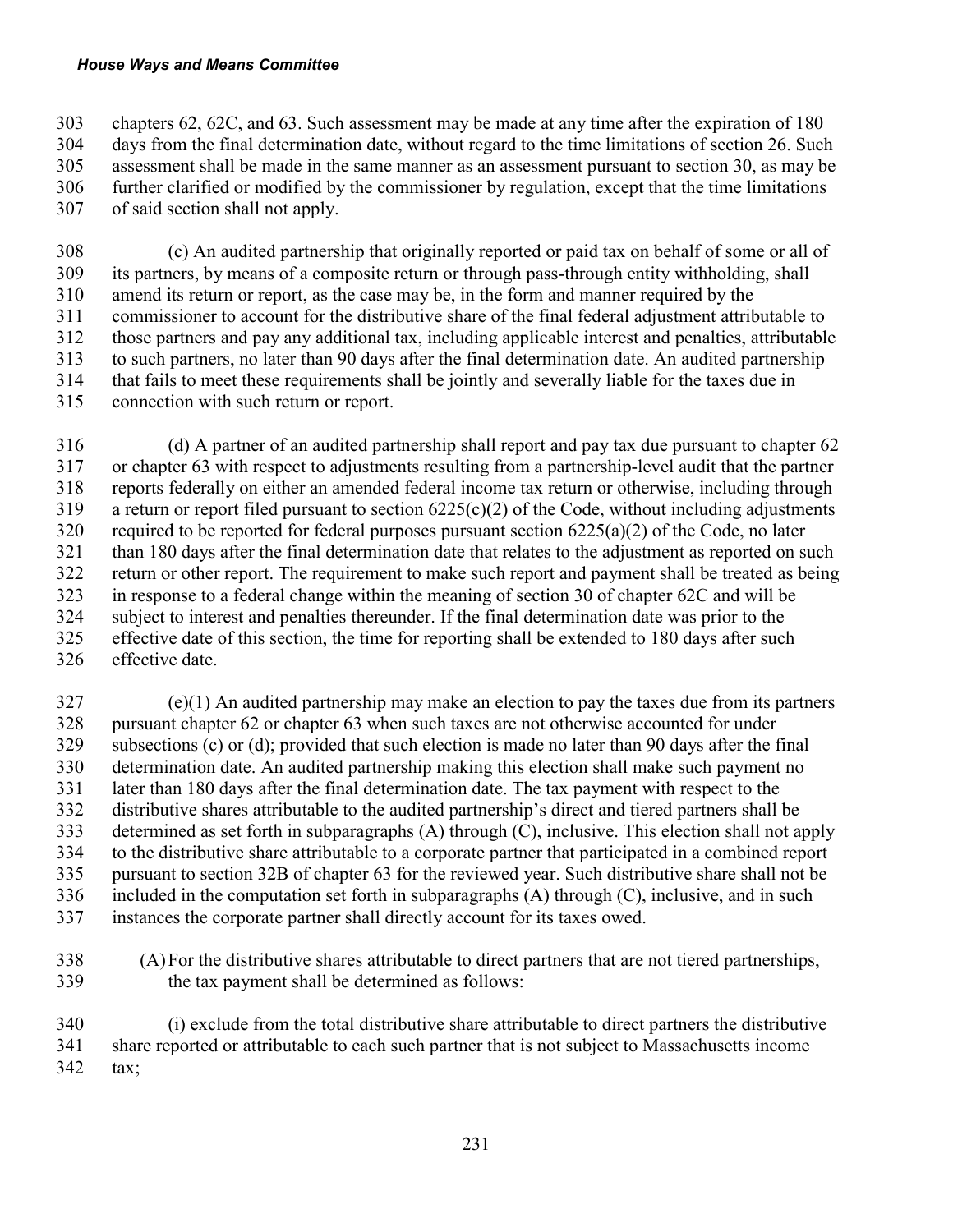(ii) where 1 or more partners is subject to income tax pursuant to chapter 63, including section 38Y of chapter 63, allocate or apportion such partner's distributive share, as provided pursuant to said chapter 63 with respect to each such partner, using the allocation or apportionment method applicable to such partner, and multiply the resulting amount by the applicable rate of tax set forth in said chapter 63;

 (iii) where 1 or more partners is a Massachusetts resident subject to tax under chapter 62, determine the amount of each such partner's distributive share subject to tax under chapter 62, and multiply the resulting amount by the rate of tax set forth in chapter 62 that is applicable to each item of income; and

 (iv) where 1 or more partners is a nonresident subject to tax under sections 5A or 10 of chapter 62, determine the amount of each such partner's distributive share required to be sourced to Massachusetts and subject to tax under said sections 5A or 10 of said chapter 62, and multiply the resulting amount by the rate of tax set forth in said chapter 62 that is applicable to each item of income.

 (B) For the distributive shares attributable to indirect partners, the tax payment shall be determined as follows:

 (i) treat all such indirect partners' distributive shares as if attributable to resident direct partners, and determine the tax using the method set forth in clause (iii) of subparagraph (A) except to the extent that certain shares are subject to the calculations set forth in subsection clause (ii) of this subparagraph;

 (ii) to the extent that the audited partnership or the commissioner can clearly demonstrate that an indirect partner is subject to income tax pursuant to chapter 63, including section 38Y of chapter 63, calculate the tax owed on such partner's distributive share using the methods set forth in clause (ii) of subparagraph  $(A)$ ;

 (iii) to the extent that the audited partnership can clearly demonstrate that an indirect partner is subject to tax pursuant to sections 5A or 10 of chapter 62, determine the amount of such partner's distributive share required to be sourced to Massachusetts pursuant to said sections 5A or 10 of said chapter 62, and calculate the tax owed on such share using the method set forth in clause (iv) of subparagraph (A); and

- (iv) to the extent that the audited partnership can clearly demonstrate that an indirect partner is not subject to Massachusetts income tax, exclude from the calculation the distributive share attributable to such partner.
- (C) Add the amounts determined in clauses (ii) through (iv), inclusive, of subparagraph (A) and subparagraph (B), and the interest and penalties attributable to the respective partners as determined pursuant to chapters 62, 62C and 63 to determine the amount to be paid by the audited partnership on behalf of such partners.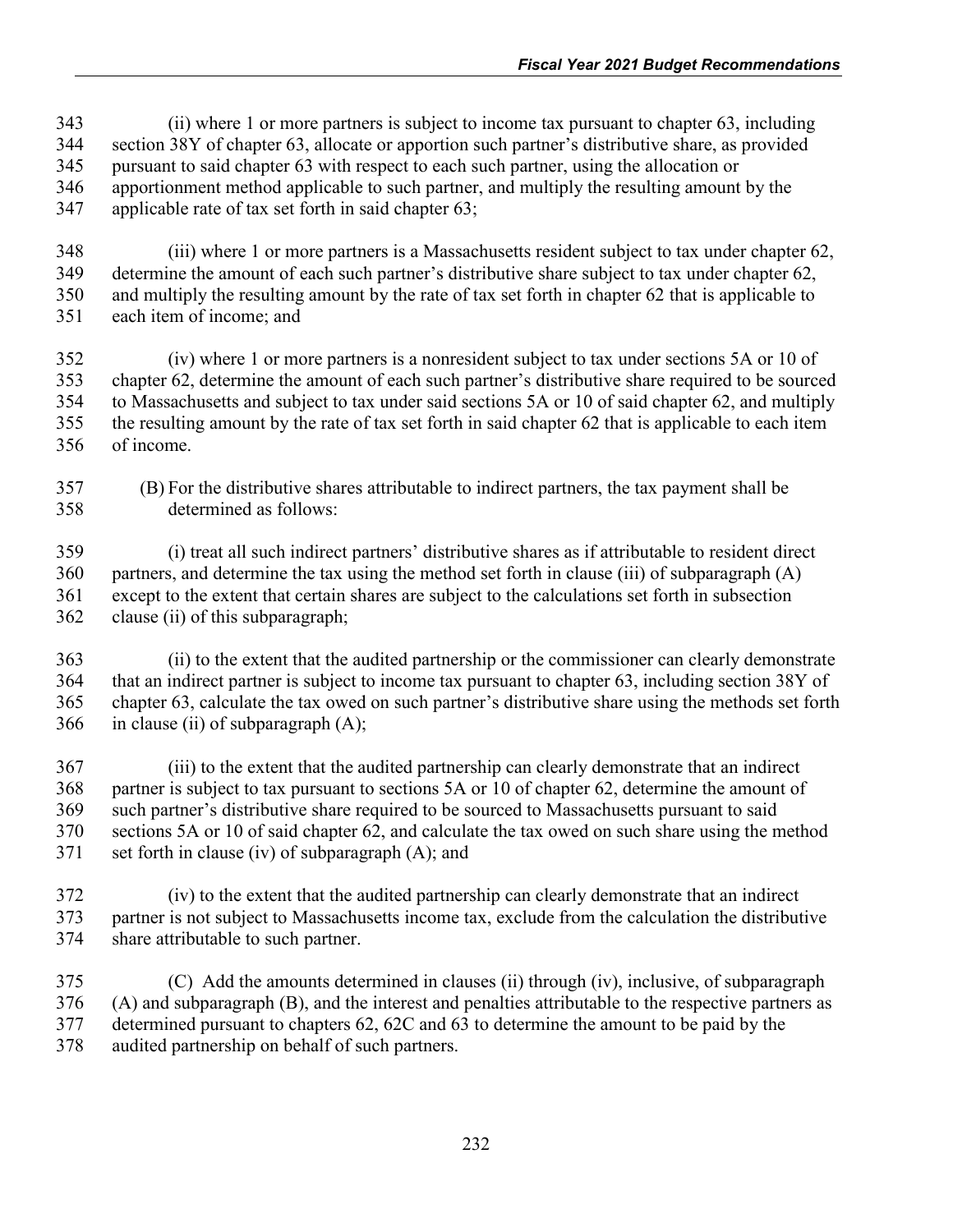(2) A partnership that makes an election under this subsection that is not otherwise subject to Massachusetts law shall consent to be subject to the laws of the commonwealth. A partnership that makes this election shall be subject to the responsible persons provisions of section 31A as if such partnership were an individual.

 (3) The election made pursuant to this subsection is irrevocable, unless the commissioner consents to a partnership's request to revoke the election, or unless the commissioner determines that the election was made to avoid the imposition of the proper amount of tax.

 (4) If properly reported and paid, the amount determined under this subsection with respect to an audited partnership shall be treated as paid on behalf of the partners of the partnership. Such partners may not take any deduction or credit for this amount or based on this amount or claim a refund of this amount. Nothing in this chapter shall preclude a resident partner from claiming a credit against taxes paid to another jurisdiction pursuant subsection (a) of section 6 of chapter 62 for any amount paid by the partnership on the resident partner's behalf to another jurisdiction.

 (5) The rules stated in this subsection may be further clarified by the commissioner by regulation.

 (f) The direct and indirect partners of an audited partnership that are tiered partnerships, and all of the partners of such tiered partnerships that are subject to tax pursuant to chapter 62 or chapter 63, are subject to the reporting and payment requirements of subsections (b), (c), and (d). The indirect partners and their partners shall make required reports and payments no later than 90 days after the time for filing and furnishing statements to the indirect partners and their partners consistent with the provisions of section 6226 of the Code and the rules promulgated or issued thereunder. Where an audited partnership has not made the election under subsection (e), its partners that are tiered partnerships are entitled to make such election, and to pay an amount on behalf of such partners, consistent with such subsection.

 (g) An audited partnership, and a partner of such partnership that makes an election pursuant to subsection (e), is a taxpayer for purposes of chapters 62, 62C, and 63, as relevant, with respect to the duties and obligations imposed by, and any rights resulting from, those chapters and this section.

 (h) The commissioner may, in their discretion, enter into an agreement with an audited partnership, or a tiered partnership, to use an alternative reporting and payment method.

 (i) In the event that an audited partnership fails to timely make any payment or file any report required by this section or underpays any taxes due, the commissioner may assess 1 or more partners for taxes they owe pursuant to chapter 62 or chapter 63, including interest and penalties, according to the commissioner's best information and belief.

 (j) Nothing in this section shall limit the ability of the commissioner to audit or assess direct partners, indirect partners, or tiered partnerships with respect to items derived from an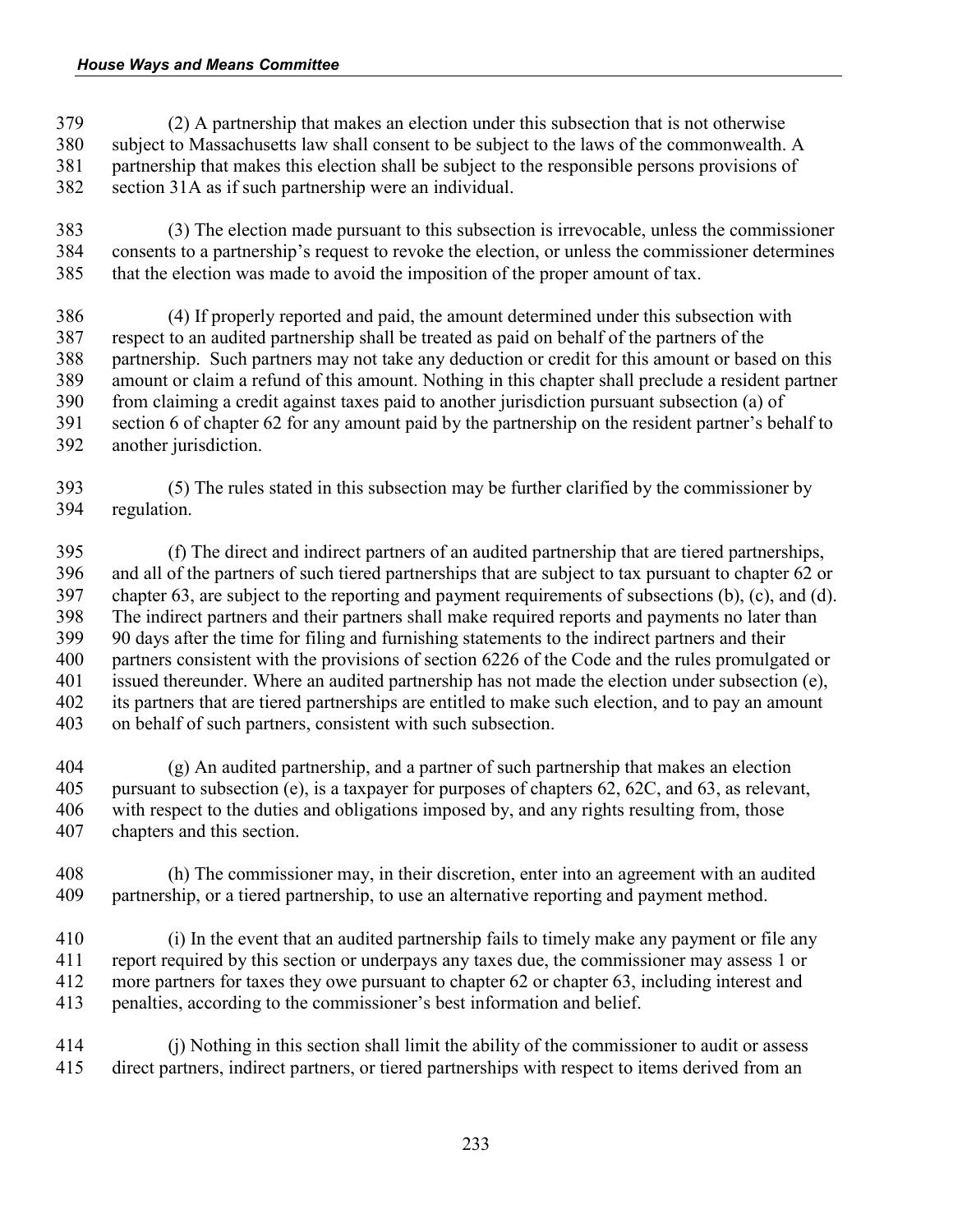audited partnership or the ability of the commissioner to inspect books and records of an audited partnership.

 (k) For purposes of this section, a partnership representative shall have the sole authority to act on behalf of the audited partnership, and its direct and indirect partners, with respect to actions taken by the audited partnership pursuant to this section, and the audited partnership's direct and indirect partners shall be bound by those actions. The partnership representative shall be deemed to be the partnership representative as determined pursuant to the Code, provided however that the commissioner may modify that determination and provide additional rules for making that determination through regulations or other guidance.

 (l) An audited partnership or a partner of such partnership may make payments to the commissioner as set forth in chapters 62, 62C, or 63 of a tax expected to be due from a pending partnership-level audit prior to the due date of the federal adjustments report. The payments shall be credited against any tax liability ultimately found to be due, and will limit the accrual of further statutory interest on such amount. If these payments exceed the final tax liability, including any interest and penalties, the audited partnership or partner may be entitled to a refund or credit, as the case may be, pursuant to chapters 62, 62C, or 63, as relevant, provided the audited partnership or partner files a federal adjustments report or claim for a refund no later than 433 1 year following the final determination date.

 (m) The commissioner may promulgate regulations and issue other guidance to implement or explain the provisions of this section. Such regulations or other guidance may, inter alia, apply the principles set forth in sections 6221 through 6242, inclusive, of the Code and in federal regulations and other guidance promulgated or issued thereunder, to the extent consistent with state law, to prevent the omission or duplication of state tax due as the result of a partnership-level audit and to account for differences between federal and Massachusetts law.

 **SECTION 19.** Section 40 of chapter 64C of the General Laws, as so appearing, is hereby amended by striking out, in lines 2 and 3, the words "contraband tobacco distribution" and inserting in place thereof the following words:- the distribution of contraband tobacco and tobacco products, as defined in section 6 of chapter 270.

 **SECTION 20.** Said section 40 of said chapter 64C, as so appearing, is hereby further amended by striking out, in line 16, the words "illegal tobacco distribution" and inserting in place thereof the following words:- the distribution of tobacco and tobacco products, as defined in section 6 of chapter 270.

 **SECTION 21.** Section 5 of chapter 111K of the General Laws, as so appearing, is hereby amended by striking out, in line 24, the figure "5" and inserting in place thereof the following figure:- 10.

 **SECTION 22.** Said section 5 of said chapter 111K, as so appearing, is hereby further amended by inserting after the word "year", in line 25, the following words:- or 10 per cent of the carry forward balance for any fiscal year with reduced or no transfers into the fund.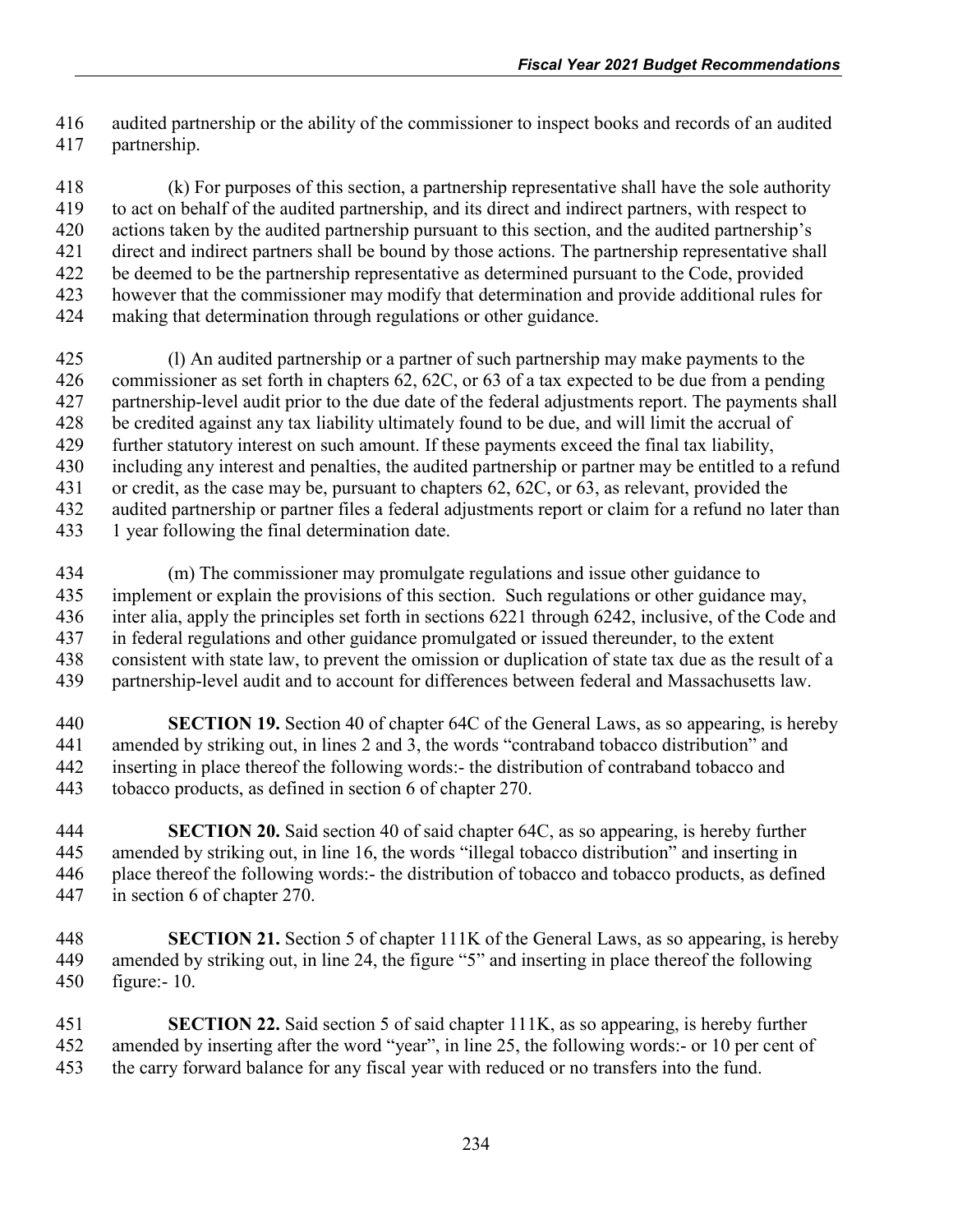- **SECTION 23.** Subsection (g) of section 32 of chapter 118E of the General Laws, as so appearing, is hereby amended by striking out the words "the rate provided under section 6B of chapter 231" each time they appear and inserting in place thereof the following words:- 3.25 per cent per annum.
- **SECTION 24.** Section 21 of chapter 119 of the General Laws, as so appearing, is hereby amended by inserting after the definition of "Parent" the following definition:-
- "Reasonable and prudent parent standard", the standard characterized by careful and sensible parental decisions that maintain the health, safety and best interests of a child while at the same time encouraging the emotional and developmental growth of the child. Factors to be considered shall include, but are not limited to, the child's age, mental and behavioral health and other factors that may affect the child's safety and well-being.
- **SECTION 25.** Said chapter 119, as so appearing, is hereby further amended by inserting after section 33B the following section:-
- Section 33C. (a) Congregate care programs under contract to provide foster care to children in the care or custody of the department shall implement the reasonable and prudent parent standard in accordance with this section.
- (b) Such congregate care programs shall ensure the on-site presence of at least 1 individual who, with respect to any child placed at the congregate care program, is designated to 472 be the caregiver who is authorized to apply the reasonable and prudent parent standard to decisions involving the participation of the child in age or developmentally-appropriate activities, including but not limited to, extracurricular, enrichment, cultural and other social activities, and who is trained in the use and application of the reasonable and prudent parent standard.
- (c) A congregate care employee who has been authorized and trained to apply the reasonable and prudent parent standard, and the employee's employer, shall be immune with respect to tort claims against such employee related to the employee's decision to allow a foster child to participate in age or developmentally-appropriate activities; provided, that the employee acted in accordance with the reasonable and prudent parent standard. The immunity provided in this subsection shall not apply if the harm claimed was caused by an act or omission constituting gross negligence, recklessness or conduct with an intent to harm or to discriminate based on race, ethnicity, national origin, religion, disability, sexual orientation or gender identity.
- **SECTION 26.** Section 40 of chapter 130 of the General Laws is hereby repealed.
- **SECTION 27.** Section 47B of chapter 175 of the General Laws, as appearing in the 2018 Official Edition, is hereby amended by adding the following subsection:-
- (k) An insurer may not deny coverage for any behavioral health services or any evaluation and management office visit solely because the behavioral health services and the evaluation and management office visit were delivered on the same day in the same practice or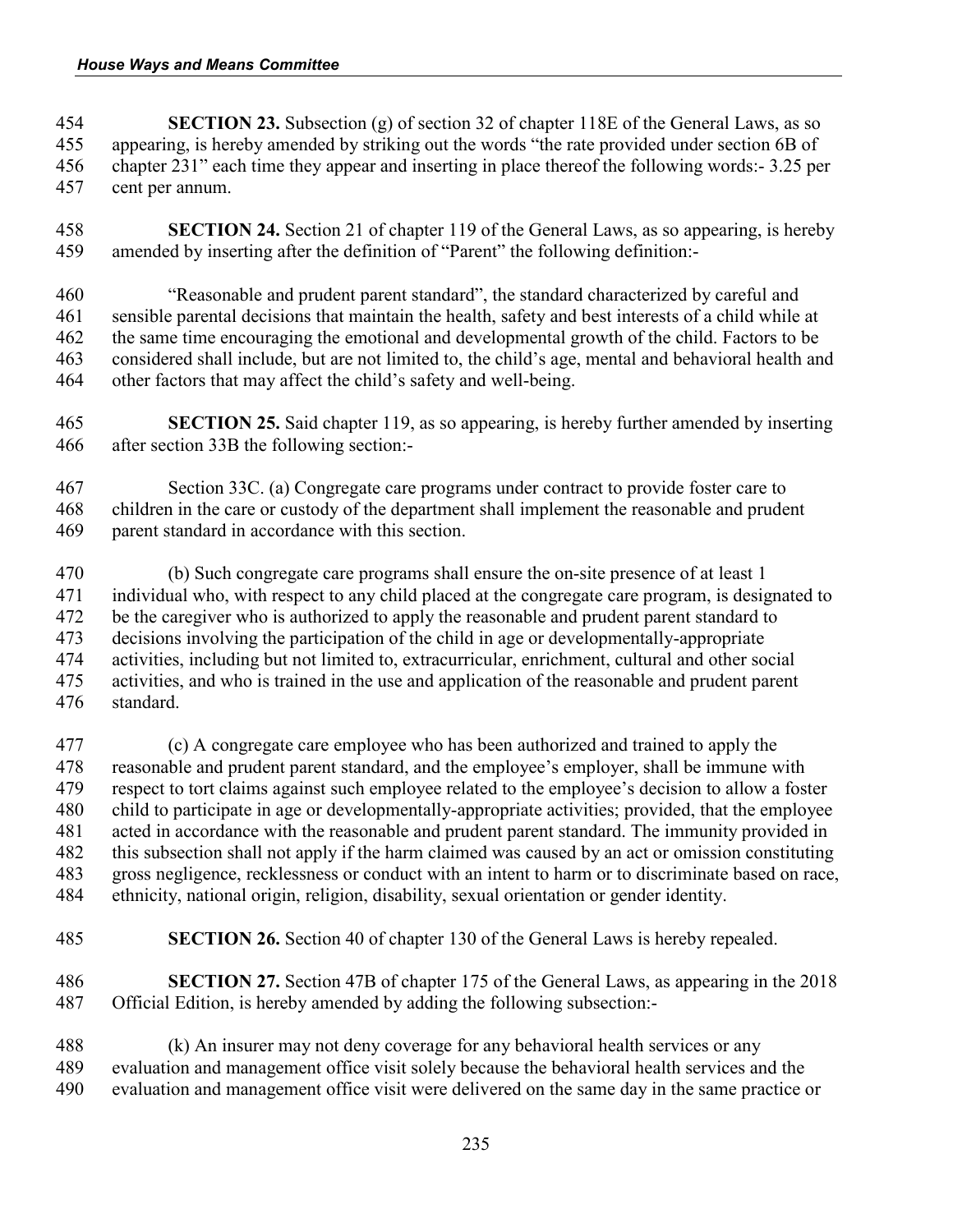facility, unless the behavioral health services and the evaluation and management office visit were delivered by the same provider or by providers of the same specialty.

- The division of insurance shall provide guidance relative to implementation of this subsection.
- **SECTION 28.** Section 8A of chapter 176A of the General Laws, as so appearing, is hereby amended by adding the following subsection:-

 (j) A nonprofit hospital service corporation may not deny coverage for any behavioral health services or any evaluation and management office visit solely because the behavioral health services and the evaluation and management office visit were delivered on the same day in the same practice or facility, unless the behavioral health services and the evaluation and management office visit were delivered by the same provider or by providers of the same specialty.

- The division of insurance shall provide guidance relative to implementation of this subsection.
- **SECTION 29.** Section 4A of chapter 176B of the General Laws, as so appearing, is hereby amended by adding the following subsection:-
- (j) A nonprofit medical service corporation may not deny coverage for any behavioral health services or any evaluation and management office visit solely because the behavioral health services and the evaluation and management office visit were delivered on the same day in the same practice or facility, unless the behavioral health services and the evaluation and management office visit were delivered by the same provider or by providers of the same specialty.
- The division of insurance shall provide guidance relative to implementation of this subsection.
- **SECTION 30.** Section 4M of chapter 176G of the General Laws, as so appearing, is hereby amended by adding the following subsection:-
- (j) A health maintenance organization may not deny coverage for any behavioral health services or any evaluation and management office visit solely because the behavioral health services and the evaluation and management office visit were delivered on the same day in the same practice or facility, unless the behavioral health services and the evaluation and management office visit were delivered by the same provider or by providers of the same specialty.
- The division of insurance shall provide guidance relative to implementation of this subsection.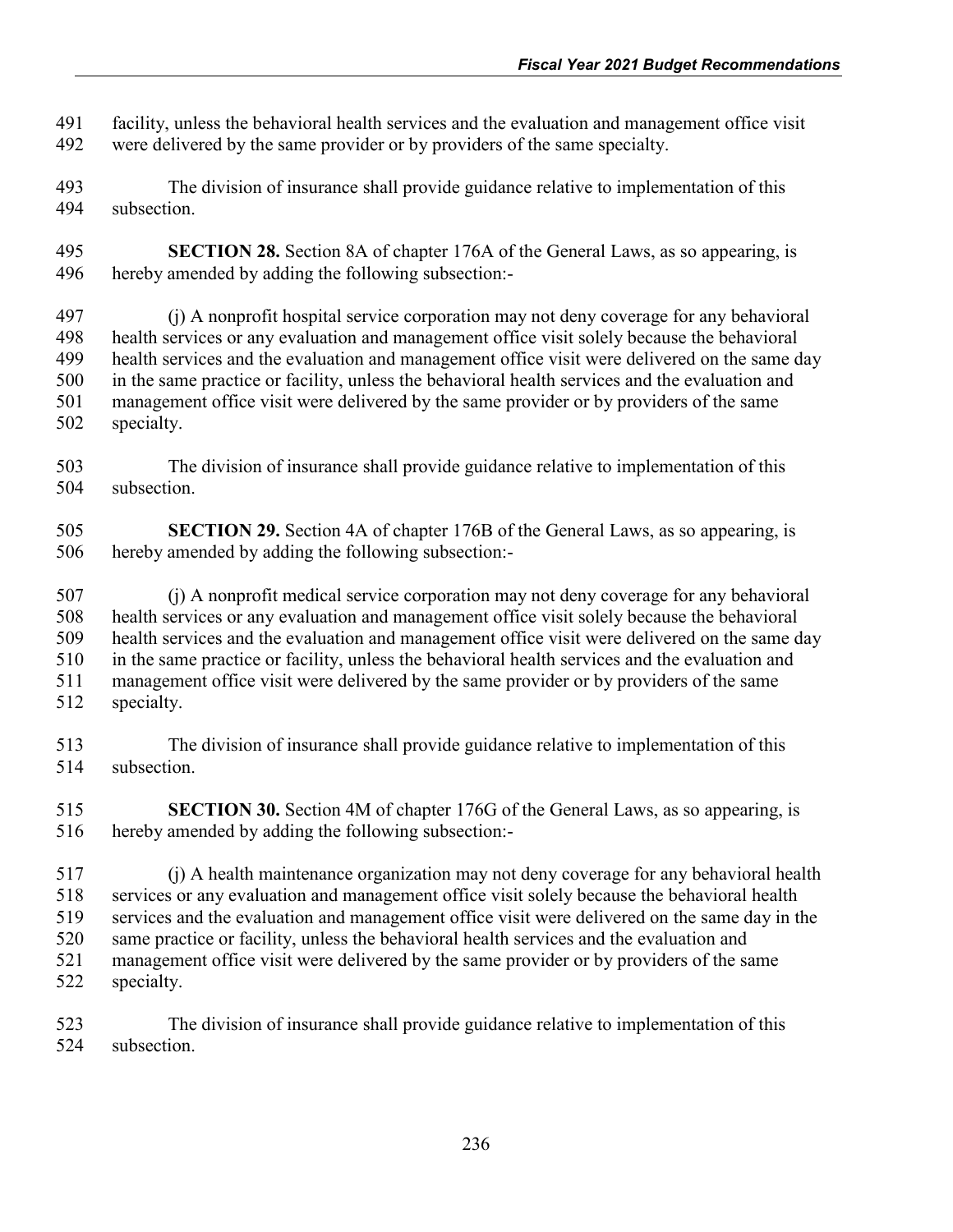**SECTION 31.** Section 11 of chapter 211D of the General Laws, as so appearing, is hereby amended by striking out subsections (c) and (d) and inserting in place thereof the following subsection:-

 (c) Notwithstanding the billable hour limitation in subsection (b), the chief counsel of the committee may waive the annual cap on billable hours for private counsel appointed or assigned to indigent cases if the chief counsel finds that: (i) there is limited availability of qualified counsel in that practice area; (ii) there is limited availability of qualified counsel in a geographic area; or (iii) increasing the limit would improve efficiency and quality of service; provided, however, that counsel appointed or assigned to such cases within the private counsel division shall not be paid for any time billed in excess of 2,000 billable hours. It shall be the responsibility of private counsel to manage their billable hours.

 **SECTION 32.** Section 12 of said chapter 211D, as so appearing, is hereby amended by striking out subsections (a) and (b) and inserting in place thereof the following 2 subsections:-

 (a) The committee shall establish policies and procedures to provide fair compensation to private counsel and vendors, which shall include a remedy for an attorney aggrieved by the amount of payment. The committee shall also establish an audit and oversight department to monitor billing and private attorney and vendor compensation. All private attorney bills shall be processed for payment within 30 days of receipt by the chief counsel, excluding any bills held for review or audit. Bills shall be submitted to the committee within 30 days from the conclusion of a case or within 30 days after the end of such fiscal year during which the legal services were provided if the case is pending at the end of the fiscal year, whichever date is earlier. Bills 546 submitted after such dates need not be processed for payment within 30 days. The amount of payment for a bill received by the chief counsel more than 30 days but less than 60 days from conclusion of a case, or more than 30 days but less than 60 days after the end of such fiscal year during which the legal services were provided, whichever date is earlier, shall be reduced by 10 per cent. Any bill submitted after 60 days shall not be processed for payment; provided, however, that the chief counsel may authorize the payment of such bill, either in whole or in part, 552 upon a determination that the delay was due to extraordinary circumstances beyond the control<br>553 of the attorney. of the attorney.

 (b) Bills shall be submitted to the committee for services provided under sections 27A to 27G, inclusive, of chapter 261 within 30 days of the last date of service or within 30 days after the end of such fiscal year during which the services were provided if the case is pending at the end of the fiscal year, whichever date is earlier. The amount of payment for a bill received by the chief counsel more than 30 days but less than 60 days from the last date of service, or more than 30 days but less than 60 after the end of such fiscal year during which services were provided, whichever date is earlier, shall be reduced by 10 per cent. Any bill submitted after 60 days shall not be processed for payment; provided, however, that the chief counsel may authorize the payment of such bill either in whole or in part upon a determination that the delay was due to extraordinary circumstances beyond the control of the vendor.

 **SECTION 33.** Notwithstanding section 6I of chapter 40J of the General Laws and item 7007-1202 of section 2 of chapter 47 of the acts of 2017 and said item 7007-1202 of section 2 of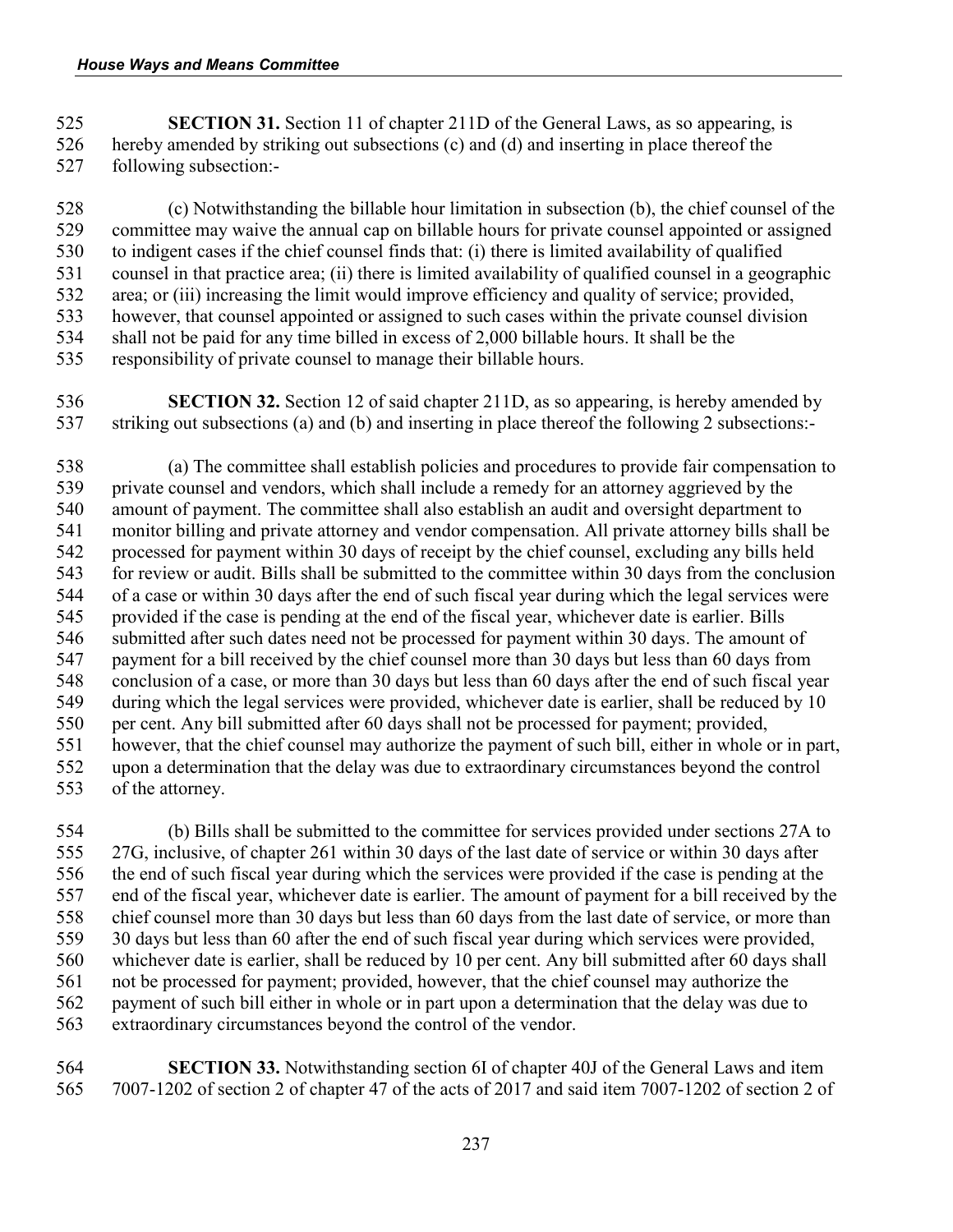chapter 154 of the acts of 2018, the balance of any funding previously appropriated to the

Massachusetts Technology Park Corporation under said items shall be made available to the

 department of elementary and secondary education to effectuate the purposes set forth in item 7010-1202 of section 2 of this act.

 **SECTION 34.** Notwithstanding any special or general law to the contrary, for fiscal year 2021, \$87,000,000 of the amount transferred in item 1595-6370 of section 2E shall be considered operating assistance and distributed to regional transit authorities as determined by a formula that is based upon clearly established metrics and principles and that has been agreed to by each regional transit authority and approved by the Massachusetts Department of Transportation, hereinafter referred to as the department. The operating assistance amount shall be spent to advance the goals and targets in the fiscal year 2020 bilateral memorandum of understanding between each regional transit authority and the department. The remaining \$3,500,000 of the amount under item 1595-6370 of section 2E shall be distributed as performance grants to regional transit authorities. The performance grants shall be distributed to regional transit authorities that best demonstrate compliance with or a commitment to the service decisions, quality of service and environmental sustainability recommendations from the report of the task force on regional transit authority performance and funding established pursuant to section 72 of chapter 154 of the acts of 2018. The department may require each regional transit authority to provide data on ridership, customer service and satisfaction, asset management and financial performance, including farebox recovery, and shall compile collected data into a report on the performance of regional transit authorities and each authority's progress toward meeting the performance metrics established in each memorandum of understanding.

 **SECTION 35.** Notwithstanding section 2 of chapter 15D of the General Laws or any other general or special law to the contrary, the commissioner of early education and care, with approval from the board of early education and care, shall have the authority, until February 28, 2021, to establish and implement a revised sliding fee scale, authorized pursuant to said section 2 of said chapter 15D, prior to a public hearing under chapter 30A of the General Laws; provided, however, that the department shall initiate a public hearing under said chapter 30A within 30 594 days of implementation of the revised sliding fee scale; and provided further, that said sliding fee scale shall remain in effect for a period not to exceed 6 months. scale shall remain in effect for a period not to exceed 6 months.

 **SECTION 36.** Notwithstanding any general or special law to the contrary, the secretary of administration and finance, in consultation with the secretary of health and human services, may transfer from the prescription advantage program in item 9110-1455 of section 2 and the Health Safety Net Trust Fund established in section 66 of chapter 118E of the General Laws in fiscal year 2021, the amount necessary to support the Medicare Saving or Medicare Buy-In programs established in section 25A of chapter 118E of the General Laws; provided, however, that the secretary of health and human services shall certify to the house and senate committees on ways and means, not less than 45 days in advance of the transfer, in writing, the amount to be transferred and an explanation of the amount of expected savings to those programs resulting from the transfer.

 **SECTION 37.** (a) Notwithstanding any general or special law to the contrary, the unexpended balances in items 0699-0015 and 0699-9100 of section 2 shall be deposited into the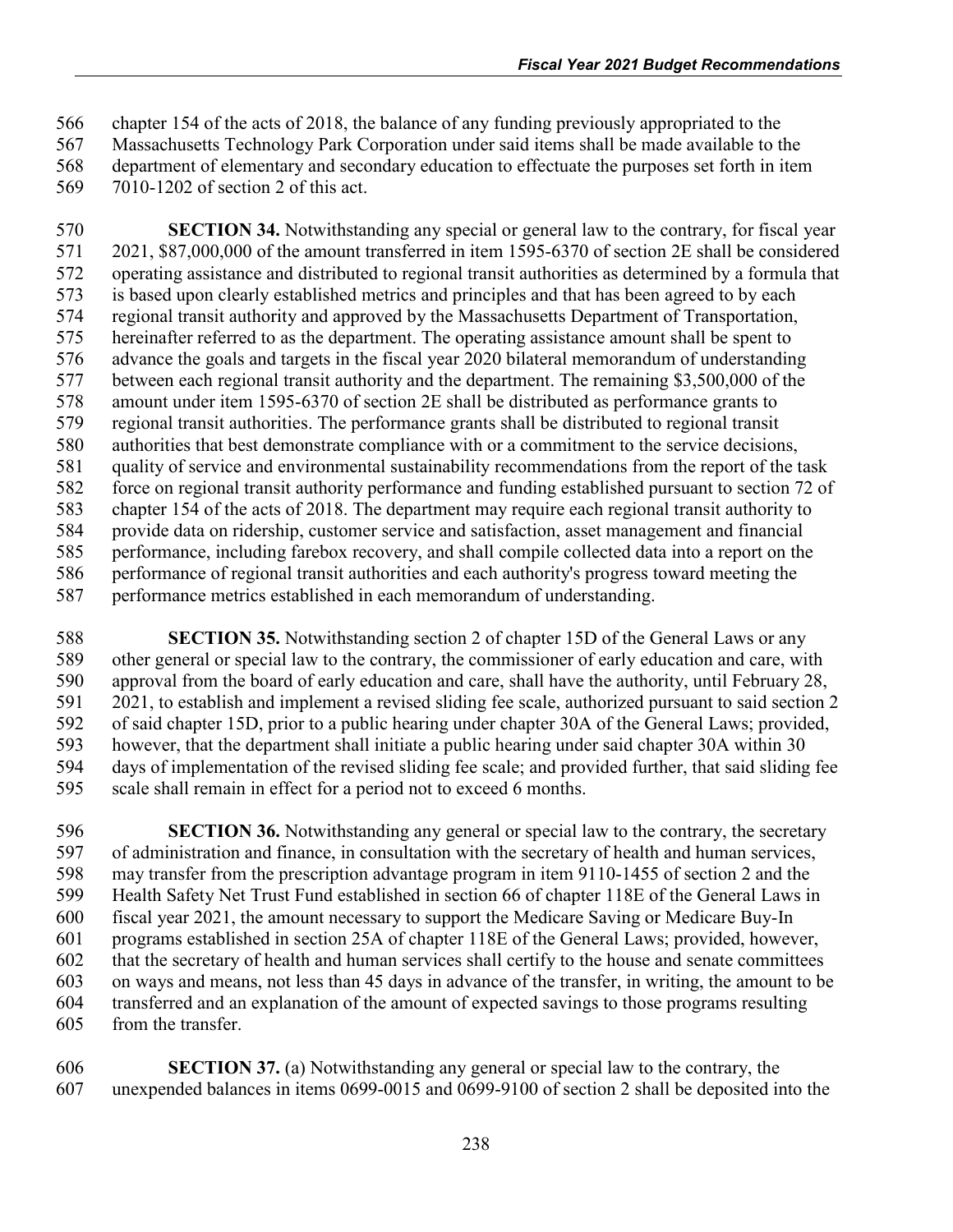State Retiree Benefits Trust Fund established in section 24 of chapter 32A of the General Laws

before the certification of the fiscal year 2021 consolidated net surplus under section 5C of

chapter 29 of the General Laws. The amount deposited shall be an amount equal to 10 per cent of

 all payments received by the commonwealth in fiscal year 2021 under the master settlement agreement in Commonwealth of Massachusetts v. Philip Morris, Inc. et al., Middlesex Superior

Court, No. 95-7378; provided, however, that if in fiscal year 2021 the unexpended balances of

said items 0699-0015 and 0699-9100 of said section 2 are less than 10 per cent of all payments

received by the commonwealth in fiscal year 2021 under the master settlement agreement

payments, an amount equal to the difference shall be transferred to the State Retiree Benefits

Trust Fund from payments received by the commonwealth under the master settlement

agreement.

 (b) Notwithstanding any general or special law to the contrary, the payment percentage set forth in section 152 of chapter 68 of the acts of 2011 shall not apply in fiscal year 2021.

 **SECTION 38.** Notwithstanding any general or special law to the contrary, the amounts transferred pursuant to subdivision (1) of section 22C of chapter 32 of the General Laws shall be made available for the Commonwealth's Pension Liability Fund established in section 22 of said chapter 32. The amounts transferred pursuant to said subdivision (1) of said section 22C of said chapter 32 shall meet the commonwealth's obligations pursuant to said section 22C of said chapter 32, including retirement benefits payable by the state employees' retirement system and the state teachers' retirement system, for the costs associated with a 3 per cent cost-of-living adjustment pursuant to section 102 of said chapter 32, for the reimbursement of local retirement systems for previously authorized cost-of-living adjustments pursuant to said section 102 of said chapter 32 and for the costs of increased survivor benefits pursuant to chapter 389 of the acts of 1984. The state board of retirement and each city, town, county and district shall verify these costs, subject to rules that shall be adopted by the state treasurer. The state treasurer may make payments upon a transfer of funds to reimburse certain cities and towns for pensions of retired teachers, including any other obligation that the commonwealth has assumed on behalf of a retirement system other than the state employees' retirement system or state teachers' retirement system, including the commonwealth's share of the amounts to be transferred pursuant to section 22B of said chapter 32. The payments under this section shall be made only pursuant to distribution of money from the Commonwealth's Pension Liability Fund and any distribution, and the payments for which distributions are required, shall be detailed in a written report filed quarterly by the secretary of administration and finance with the chairs of the house and senate committees on ways and means and the house and senate chairs of the joint committee on public service in advance of the distribution. Distributions shall not be made in advance of the date on which a payment is actually to be made. If the amount transferred pursuant to said subdivision (1) of said section 22C of said chapter 32 exceeds the amount necessary to adequately fund the annual pension obligations, the excess amount shall be credited to the Pension Reserves Investment Trust Fund established in subdivision (8) of said section 22 of said chapter 32 to reduce the unfunded pension liability of the commonwealth.

 **SECTION 39.** Notwithstanding any general or special law to the contrary, in hospital fiscal year 2021, the office of inspector general may expend a total of \$1,000,000 from the Health Safety Net Trust Fund established in section 66 of chapter 118E of the General Laws for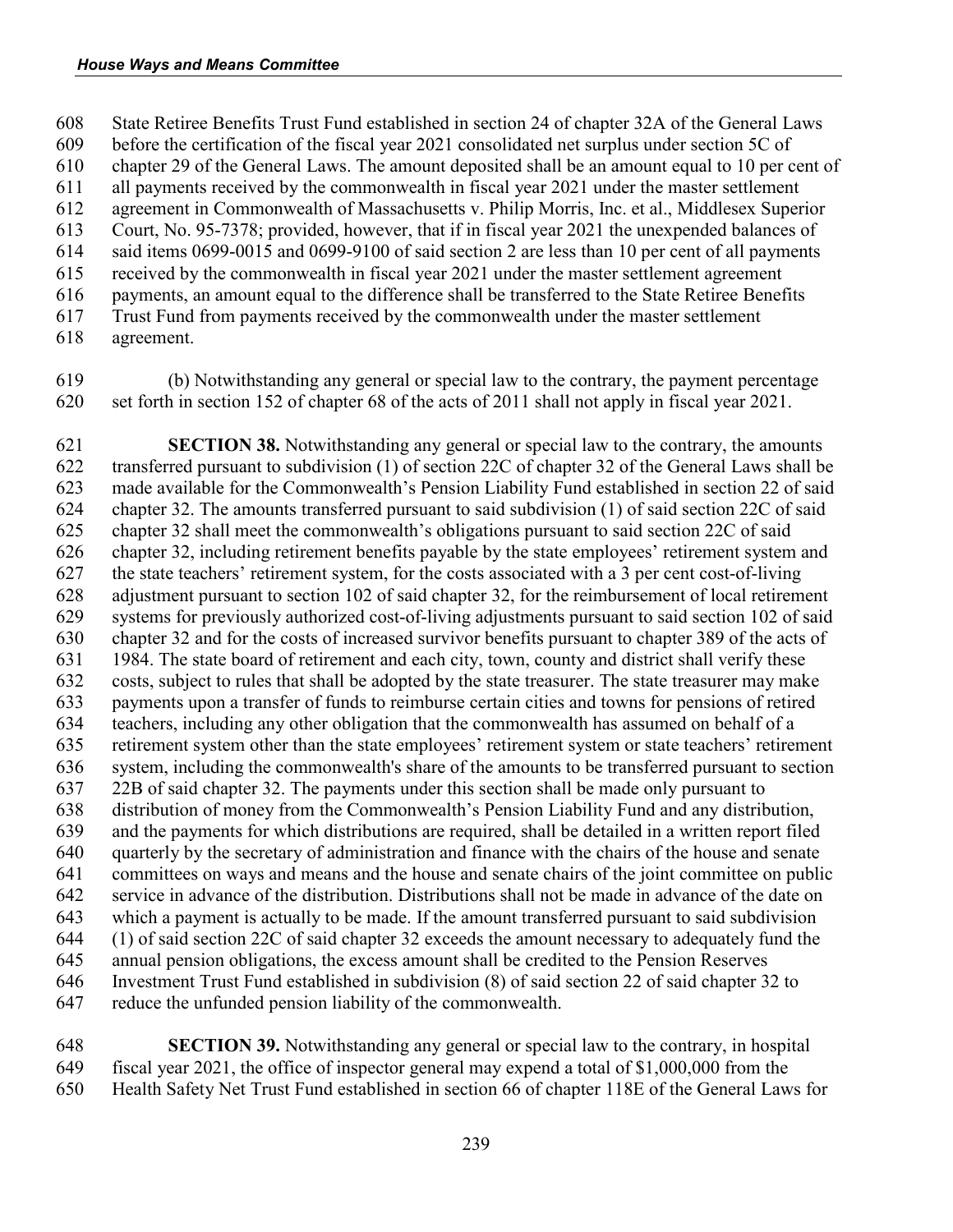costs associated with maintaining a health safety net audit unit within the office. The unit shall continue to oversee and examine the practices in hospitals including, but not limited to, the care of the uninsured and the resulting free charges. The unit shall also study and review the Medicaid program under said chapter 118E including, but not limited to, a review of the program's eligibility requirements, utilization, claims administration and compliance with federal mandates. The inspector general shall submit a report to the chairs of the senate and house committees on ways and means on the results of the audits and any other completed analyses not later than March 1, 2022. **SECTION 40.** Notwithstanding any general or special law to the contrary, the executive office for administration and finance may transfer up to \$15,000,000 from the Commonwealth

- Care Trust Fund established in section 2OOO of chapter 29 of the General Laws to the Health Safety Net Trust Fund established in section 66 of chapter 118E of the General Laws.
- **SECTION 41.** (a) As used in this section and section 42, the following words shall, unless the context clearly requires otherwise, have the following meanings:
- "COVID-19 emergency", the state of emergency concerning the novel coronavirus disease outbreak declared by the governor on March 10, 2020.

 "Short-term emergency rental assistance", shall include, but not be limited to, the residential assistance for families in transition program, the emergency rental and mortgage assistance program and any other program administered by the department of housing and community development for the purposes of curing rent arrearage or providing financial assistance for moving cost assistance, including the payment of a security deposit, as a result of the COVID-19 emergency.

 (b) Notwithstanding chapter 239 of the General Laws, or any other general or special law, rule, regulation or order to the contrary, during the COVID-19 emergency, a court having jurisdiction over an action for summary process related to said chapter 239, including the Boston municipal court department, shall grant a stay or stays of judgment and execution, for a period as the court may deem just and reasonable, if: (i) the tenancy is being terminated for non-payment of rent for a residential dwelling unit; (ii) the non-payment of rent was due to a financial hardship related to or exacerbated by the COVID-19 emergency; and (iii) the defendant demonstrates a pending application for short-term emergency rental assistance administered by the department of housing and community development that has been submitted to a regional administering agency; provided, however, that the court shall not enter a judgment or issue an execution until said application has been either approved or denied.

 (c) Notwithstanding any general or special law to the contrary, on or before the fifteenth day of each month, during the COVID-19 emergency, the executive office of the trial court shall submit a report, for the previous month, to the house and senate committees on ways and means, the joint committee on housing and the joint committee on the judiciary detailing: (i) the number of actions for summary process entered and filed with each court having jurisdiction over an action for summary process; (ii) the number of stays granted due to pending applications for short-term emergency rental assistance pursuant to subsection (b); (iii) the number of stays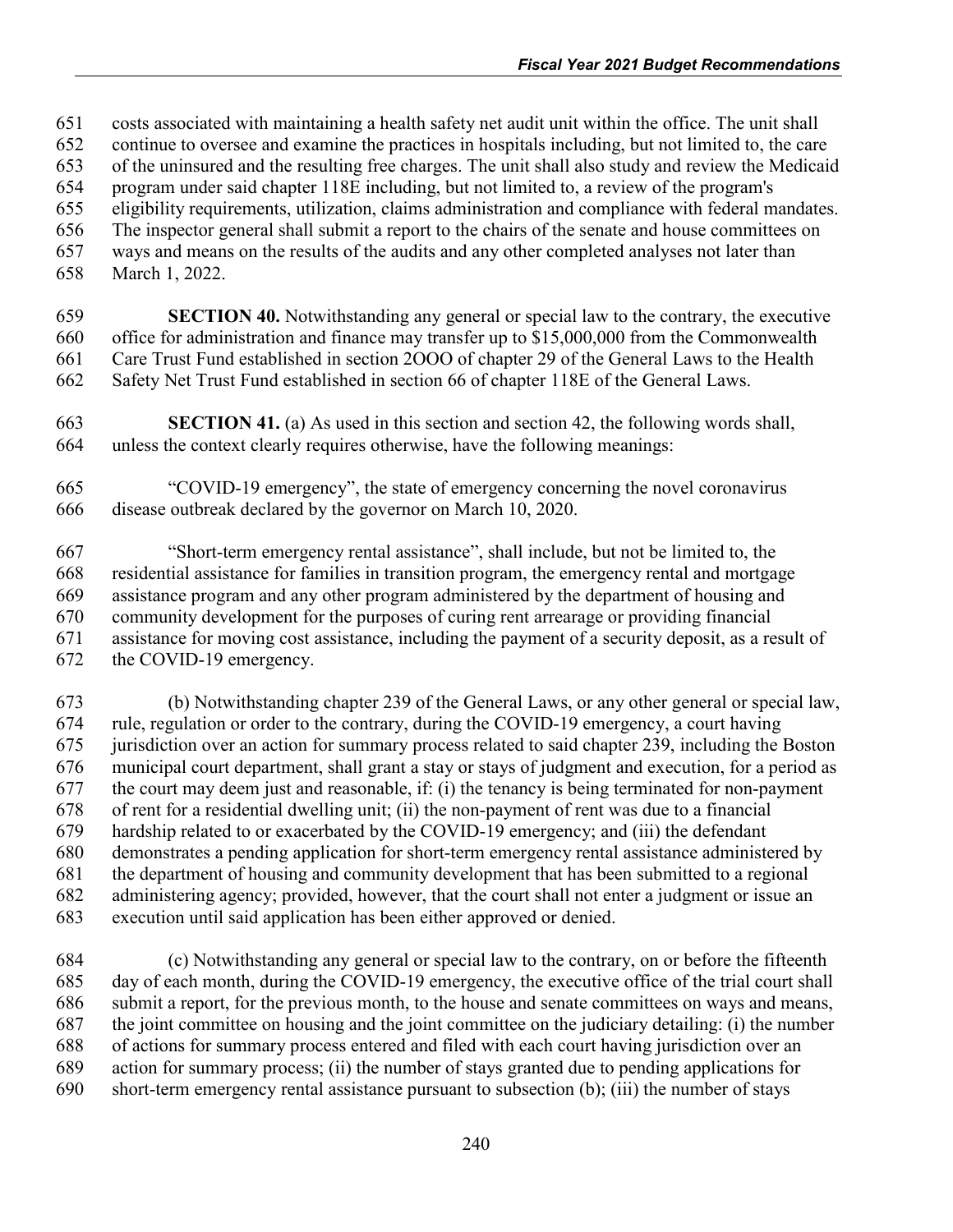## *House Ways and Means Committee*

 requested, granted or denied for a purpose other than those pursuant to subsection (b), including those requested pursuant to sections 9 and 10 of chapter 239 of the General Laws; (iv) the number of executions for possession issued; (v) the number of landlords and tenants participating in pre-court and pre-trial mediation and the outcome of each mediation; (vi) the number of landlords and tenants receiving legal representation and legal services through court diversion and support resources; and (vii) any other relevant information as the trial court may decide.

 **SECTION 42.** Notwithstanding any general or special law to the contrary, on or before the fifteenth day of each month, during the COVID-19 emergency, the department of housing and community development shall submit a report to the house and senate committees on ways and means and the joint committee on housing, detailing the activities of the governor's COVID- 19 eviction diversion initiative from the prior month. The report shall include a breakdown of each rental assistance program, including, but not limited to: (a) the expansion of the residential assistance for families in transition program, which shall include: (i) the number of households who applied for assistance; (ii) the number of households approved for assistance; (iii) the number of households denied assistance and reason for such denial; (iv) the minimum, median and average amount of financial assistance awarded; (v) the average number of days between the submission of an application and its approval or denial; (vi) the number of landlords who applied for assistance on behalf of tenants; and (vii) a breakdown of how assistance was utilized by each household receiving assistance, including, but not limited to, curing rental arrears, moving expenses, security deposit, first and last month's rent or other purposes; (b) the emergency rental and mortgage assistance program, which shall include: (i) the number of households who applied for assistance, delineated by rental assistance and mortgage assistance and broken down by income category; (ii) the number of households approved for assistance, delineated by rental assistance and mortgage assistance, and broken down by income category; (iii) the number of households denied assistance and reason for such denial; (iv) the minimum, median and average amount of financial assistance awarded; (v) the average number of days between the submission of an application and its approval or denial; and (vi) a breakdown of how assistance was utilized by each household receiving assistance, including, but not limited to, curing rental arrears, curing mortgage arrears, moving expenses, security deposit, first and last month's rent or other 720 purposes; (c) the expansion of the housing consumer education centers, which shall include: (i)<br>721 the number of households served, including number of households served by geographic area; the number of households served, including number of households served by geographic area; and (ii) the number of case managers assigned to each site; (d) rapid rehousing assistance through the HomeBase program, the Strategic Prevention Initiative and any other temporary program established to assist in rapid rehousing of families and individuals which shall include: (i) the number of households receiving assistance; (ii) the type of assistance given; and (iii) the average amount provided to each household receiving assistance; (e) the expansion of the tenancy preservation program which shall include the number of households served; and (f) any other relevant information as the department may decide.

 **SECTION 43.** (a) There shall be a COVID-19 Domestic Violence Survivors' Safety Trust Fund. The fund shall be administered by the department of public health, in consultation with the executive office of public safety.

 (b) The fund shall consist of: (i) appropriations or monies authorized by the general court and specifically designated to be credited to the fund; and (ii) funds from public or private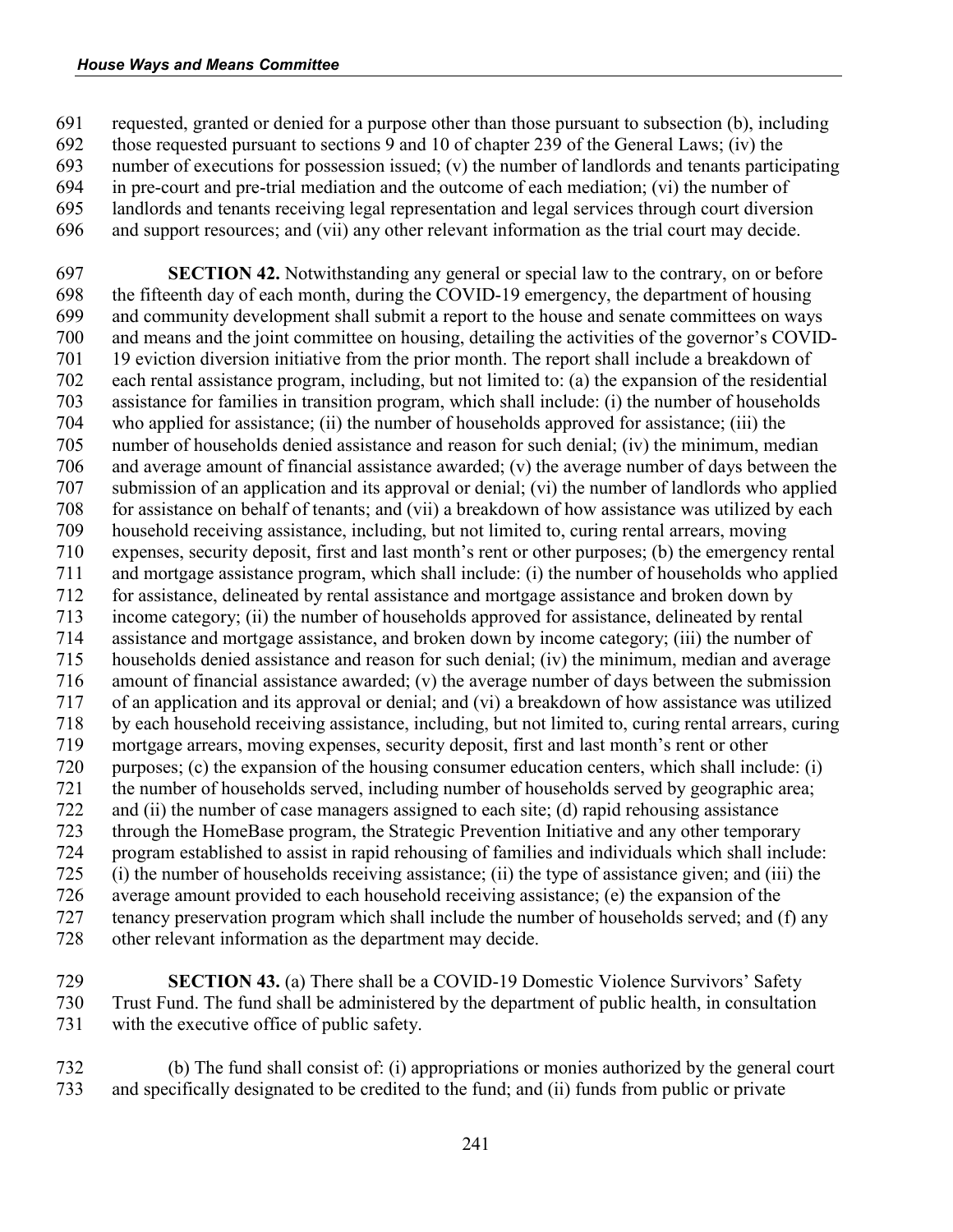sources including, but not limited to, gifts, grants, donations and rebates received by the 735 commonwealth. Monies in the fund that are unexpended at the end of the fiscal year shall not<br>736 verset to the General Fund and shall be available for expenditure in the following fiscal year. revert to the General Fund and shall be available for expenditure in the following fiscal year.

 (c) The funds shall be expended, without further appropriation, to provide grants to support domestic violence liaisons in communities throughout the commonwealth. The grants shall be administered by the department of public health to local public safety organizations who: (i) have domestic violence liaisons as employees or volunteers; or (ii) partner with domestic violence liaisons. The grants shall support expanding resources and services to domestic violence survivors during the outbreak of the 2019 novel coronavirus; provided, that the grants may be used to: (i) enhance and expand services for domestic violence survivors and children witnessing or exposed to domestic violence, including safety planning, counseling and support and emergency services, including medical care, safe phones, food and transportation; (ii) expand access to translator services for liaisons working with domestic violence survivors; (iii) develop and expand access to virtual services, supports and programs; and (iv) establish an information and outreach campaign, in multiple languages, to provide information about the availability of services and supports for domestic violence survivors.

 (d) The department of public health, in consultation with the executive office of public safety, shall determine the criteria for the award of grants to local public safety organizations with domestic violence liaisons. The criteria shall include the ability to: (i) provide enhanced services for survivors of domestic violence; (ii) connect survivors with local providers and other resources within the community; and (iii) provide services and supports to domestic violence survivors in diverse populations, including diverse ethnic, cultural, linguistic and LGBTQ populations; provided, grants shall be awarded to local public safety organizations in diverse geographic areas throughout the commonwealth.

 (e) Not later than July 1, 2021, the department of public health shall submit a report to the clerks of the house and the senate, the house and senate committees on ways and means and the joint committee on public health. The report shall include: (i) the communities with local public safety organizations in receipt of the grant funding, including geographic location in the commonwealth; (ii) a breakdown of the amount each community received; and (iii) a description of the type of expanded services, information campaign or other supports and resources offered by the local public safety organizations as a result of the grant funding.

 **SECTION 44.** (a) There shall be a special commission to study and make recommendations to establish a statewide licensing process for home care agencies in the commonwealth. The commission shall study: (i) current licensure, reporting and oversight requirements across the long-term care services industry and support systems and other relevant state agencies, including the provider monitoring conducted by the aging services access points established in section 4B of chapter 19A of the General Laws, to avoid duplication or conflicting requirements; (ii) home care agency licensure requirements in other states; (iii) processes for implementing a statewide home care agency licensure process; and (iv) current licensure processes in the health care industry in Massachusetts. The commission may hold hearings and invite testimony from experts and the public to gather information, best practices and general feedback.